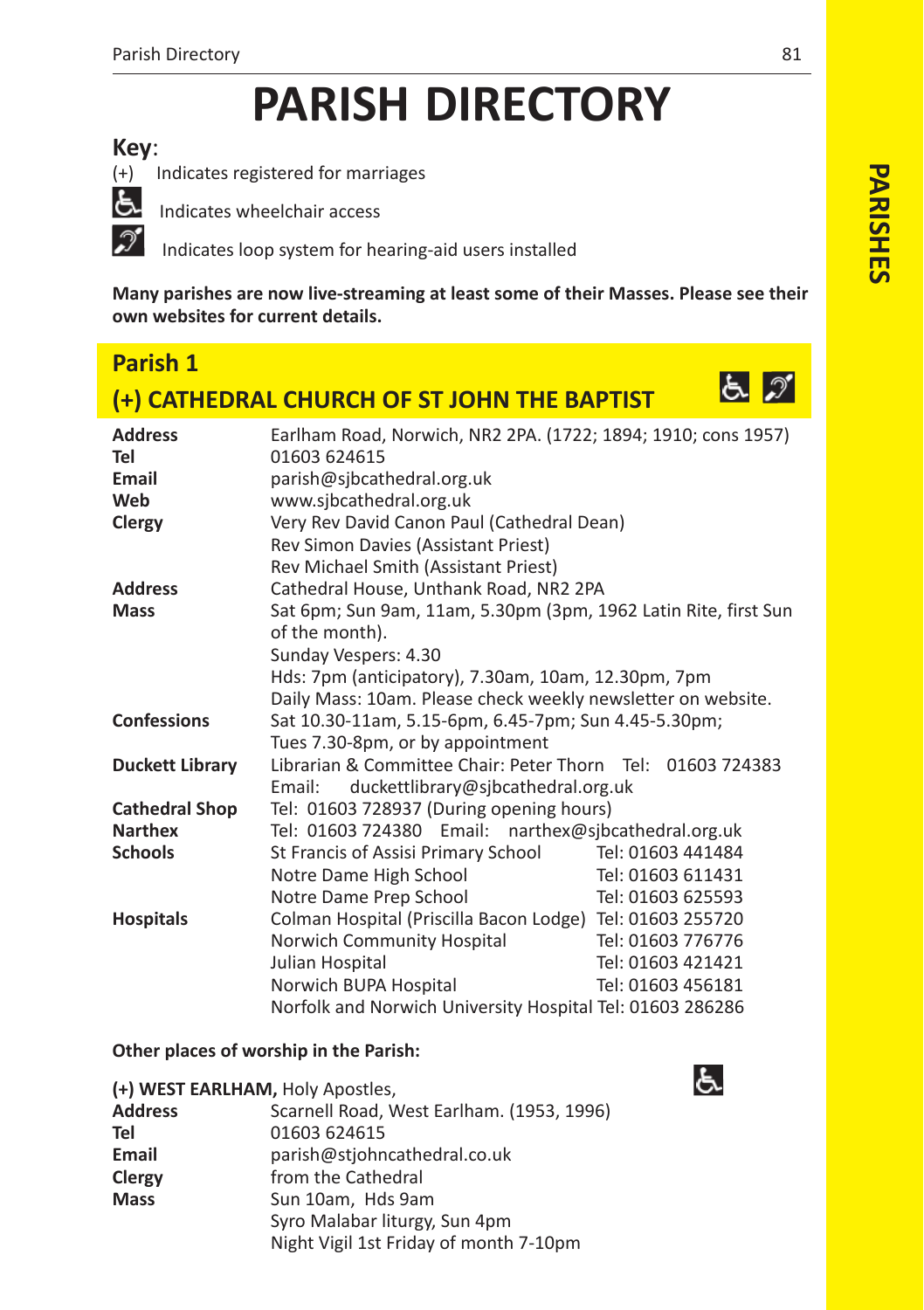$52$ 

## **ACLE see Great Yarmouth (Parish 20)**

# **ALCONBURY (RAF Station)**

| Address                        | Huntingdon, Cambs, PE28 4DA                                                                                        |
|--------------------------------|--------------------------------------------------------------------------------------------------------------------|
| Tel                            | 01480843343                                                                                                        |
| Clergy                         | Rev Brendan Mbagwu, Catholic Chaplain Capt USAF RAF Alconbury<br>(Catholic Chaplain, 501 CSW/HC, RAF Alconbury AB) |
| Services<br><b>Confessions</b> | Sun M 9.30am; Tue 1130am; (Thu 11.30am at RAF Molesworth)<br>By appointment                                        |

## **Parish 2 ALDEBURGH, Suffolk. (+) OUR LADY AND ST PETER**

| <b>Address</b>    | 15 The Terrace, Aldeburgh, IP15 5HJ (1906; 1924)        |                   |  |
|-------------------|---------------------------------------------------------|-------------------|--|
| Clergy            | Rev Mgr Anthony Rogers                                  |                   |  |
| Tel               | 07778 221509                                            |                   |  |
| Email             | tonybrucerogers@gmail.com                               |                   |  |
| Web               | www.catholicsinaldeburghandleiston.org                  |                   |  |
| <b>Mass</b>       | Sat 6pm; Sun 11am; Hds 10am                             |                   |  |
| Confessions       | Sat 5.30pm                                              |                   |  |
| <b>Hospitals</b>  | Aldeburgh and District Community Hosp Tel: 01728 443850 |                   |  |
| <b>Care Homes</b> | Aldringham Court                                        | Tel: 01728 832191 |  |
|                   | <b>Chantry House</b>                                    | Tel: 01728 733833 |  |
|                   | <b>Garrett House</b>                                    | Tel: 01728 453249 |  |
|                   | Leiston Old Abbey                                       | Tel: 01728 830944 |  |
|                   | Norwood House                                           | Tel: 01728 668600 |  |
|                   |                                                         |                   |  |

#### **Other places of worship in the Parish:**

| LEISTON, Suffolk (+) |                                          |         |
|----------------------|------------------------------------------|---------|
| <b>Address</b>       | All Saints, Seaward Avenue. (1919; 1964) |         |
| <b>Services</b>      | Sun 9.15am:                              | Hds 7pm |
| <b>Confessions</b>   | Sun 9am                                  |         |

## **ATTLEBOROUGH, Norfolk. See Wymondham (Parish 52)**

**AYLSHAM, Norfolk. See North Walsham (Parish 33)**

## **BAR HILL, Cambs. See Our Lady and English Martyrs, Cambridge (Parish 8)**

# **Parish 3 BECCLES, Suffolk. (+) ST BENET'S MINSTER**



| Address | St Mary's Road, Beccles, NR34 9NR (1898; 1901; cons 1908)                           |
|---------|-------------------------------------------------------------------------------------|
| Tel     | 01502 713179                                                                        |
| Email   | priest@saintbenetsbeccles.org                                                       |
| Web     | www.saintbenetsbeccles.org                                                          |
| Clergy  | Rev Dom Martin Gowman OSB (Priest in Charge) - 2, Grange Road,<br>Beccles, NR34 9NR |

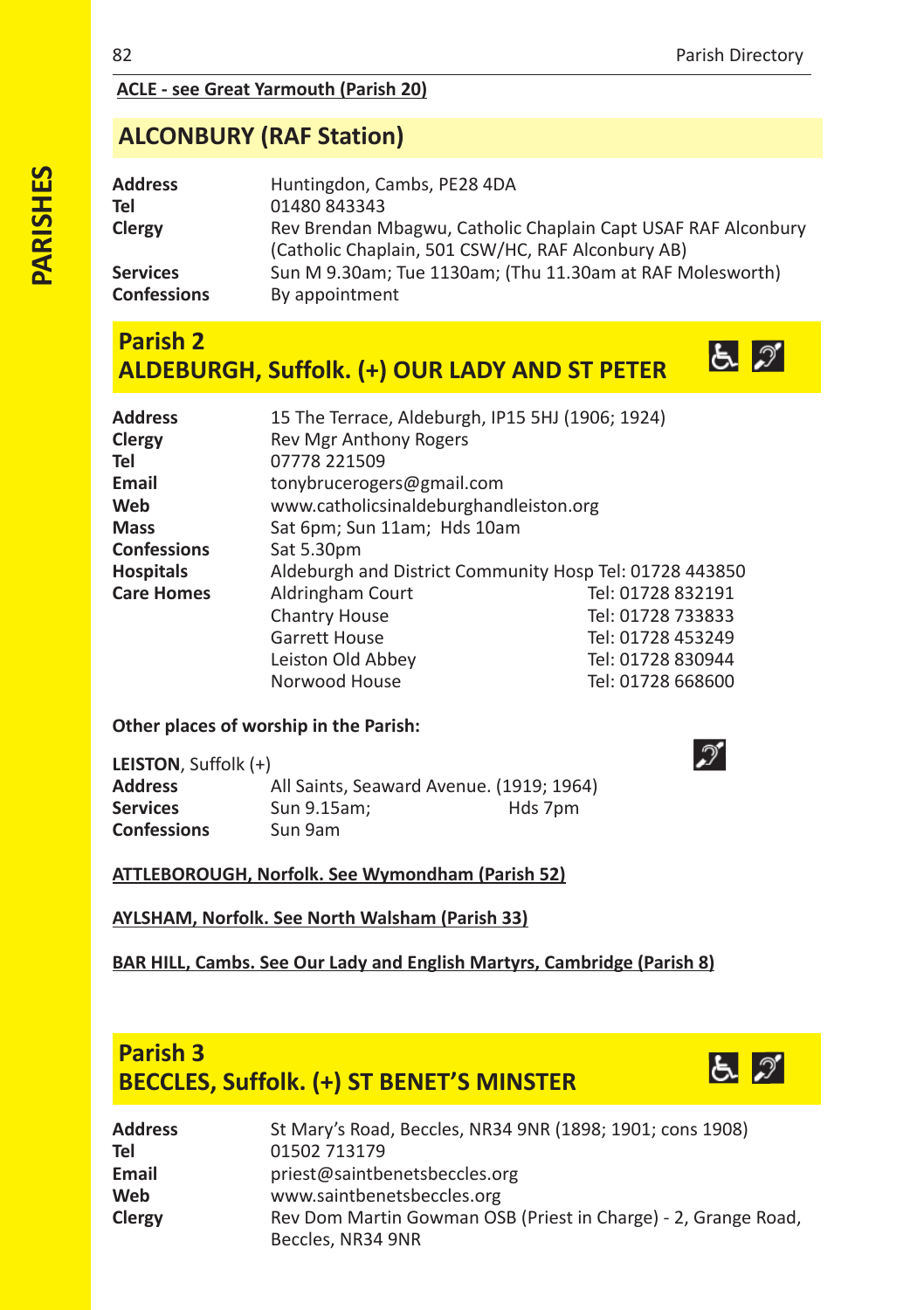| Rev Anthony Felton        |                   |
|---------------------------|-------------------|
| Sun 10.30am, 6pm          |                   |
| Holy Days, 9.15am; 7pm    |                   |
| Sat 10am and on request   |                   |
| St Benet's Primary School | Tel: 01502 712012 |
| War Memorial Hospital     | Tel: 01502 719800 |
|                           |                   |

**Other places of worship in the Parish:**

| <b>GILLINGHAM, Our Lady of Perpetual Succour,</b> |                                  |  |
|---------------------------------------------------|----------------------------------|--|
| <b>Address</b>                                    | Gillingham, Norfolk, NR34 0AE    |  |
| Web                                               | www.gillinghamcatholicchurch.com |  |
| <b>Services</b>                                   | Sun, M 8am Hds, M 8am            |  |

**BLAKENEY, Norfolk. See Walsingham (Parish 48)**

## **Parish 4 BRANDON, Suffolk. (+) St Thomas of Canterbury**

| <b>Address</b><br>Tel | Brandon Rd, Weeting, Brandon, IP27 0PT (1923; 1976: cons 1993)<br>01842 812200 |  |  |
|-----------------------|--------------------------------------------------------------------------------|--|--|
|                       |                                                                                |  |  |
| Email                 | bmrcparish@priest.com                                                          |  |  |
| Web                   | www.stthomas-stjohnparish.com                                                  |  |  |
| Clergy                | Rev Luke Goymour, 18 Stuart Close, Brandon, IP27 OHB                           |  |  |
| <b>Mass</b>           | Sun 9am (Polish), 11am                                                         |  |  |
|                       | Hds times vary, see newsletter/website                                         |  |  |
| <b>Confessions</b>    | After Sunday Mass and by appointment                                           |  |  |
| <b>Nursing Home</b>   | Brandon Park Tel: 01842 812400                                                 |  |  |

**Other places of worship in the Parish:** 

| MILDENHALL, St John the Evangelist, |                                                |                                    |
|-------------------------------------|------------------------------------------------|------------------------------------|
| <b>Address</b>                      | St John's Close, Mildenhall, Suffolk, IP28 7NX |                                    |
| <b>Mass</b>                         | Sun 9am                                        |                                    |
|                                     | Hds times vary, see newsletter/Web             |                                    |
| <b>Confessions</b>                  | Before Sunday Mass and by appointment          |                                    |
| 'Lunch Bunch'                       | St John's Church, St John's Close, IP28 7NX    |                                    |
|                                     |                                                | Tel: 01638 718066                  |
| <b>Residential Homes Mabbs Hall</b> |                                                | Tel: 01638 712222                  |
|                                     |                                                | Mildenhall Lodge Tel: 01638 778537 |

**BRANTHAM, Suffolk. See St Mark's, Ipswich. (Parish 25)**

**BRETTON, Peterborough. See Peterborough (Parish 37)**

# **Parish 5 BUCKDEN, Cambs (+) St Hugh of Lincoln**



PARISHES **PARISHES**

**Address** The Towers, Buckden, St, Neots, PE19 5TA (1957) (Claretian Missionaries (CMF)



とが

と づ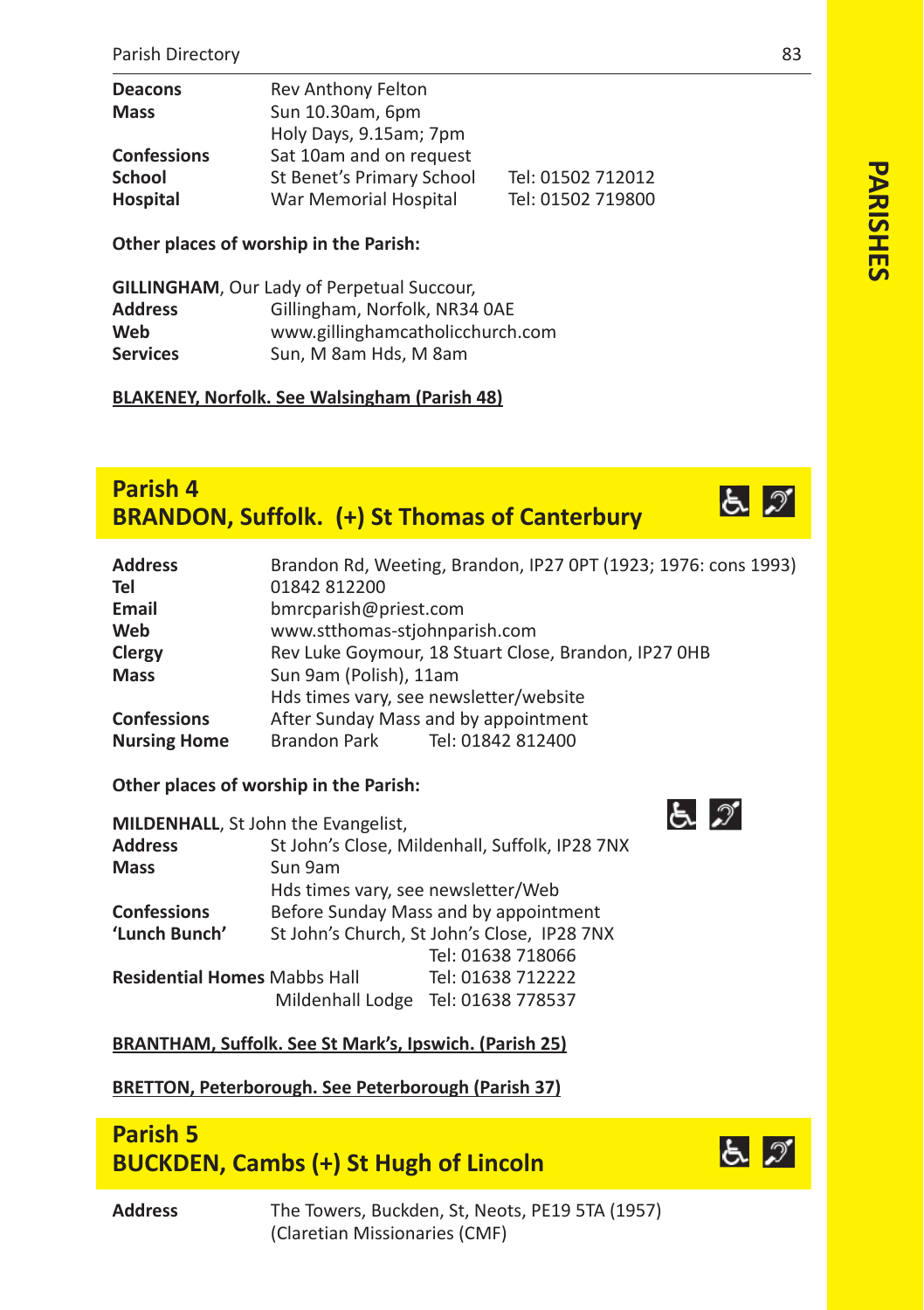$52$ 

 $52$ 

| Tel                | 01480 810344                                               |
|--------------------|------------------------------------------------------------|
| Email:             | sthugh.buckden@gmail.com                                   |
| Web:               | www.facebook.com/St-Hugh-of-Lincoln-church-105174025184970 |
| Clergy             | Rev Jim Kennedy CMF                                        |
|                    | Rev Paul Peter Alphonse                                    |
|                    | Rev Krzysztof Stawicki (Parish Priest)                     |
|                    | Rev Philip Blandford (Superior)                            |
| <b>Mass</b>        | Sat 6.30pm, Sun 8am, 9.45am;                               |
|                    | Hds 12noon, 7pm                                            |
| <b>Confessions</b> | Sat 9.45-10.15am                                           |
| Prison             | HMP Littlehey Tel: 01480 335000                            |
| Chaplain           | Rev Prameel Joseph, Tel: 01354 602726                      |
|                    |                                                            |

# **Parish 6 BUNGAY, Suffolk. (+) St Edmund, King and Martyr**

| Address            | 1 St Mary's Street, Bungay, NR35 1AX (1657, 1823, 1891, |                   |
|--------------------|---------------------------------------------------------|-------------------|
|                    | cons 1910)                                              |                   |
| Tel                | 01986 893355                                            |                   |
| Email              | priest.bungay@rcdea.org.uk                              |                   |
| Web                | www.stedmundsrcbungay.org.uk                            |                   |
| Clergy             | Fr Michael Brookes (Parish Administrator)               |                   |
| Mass               | Sat 6.30pm; Sun 10.30am                                 |                   |
|                    | Hds 9.15am                                              |                   |
| <b>Confessions</b> | Sat 10.30am                                             |                   |
| School             | St Edmund's Primary School                              | Tel: 01986 892502 |
|                    |                                                         |                   |

## **Other places of worship in the Parish:**

|         | <b>HARLESTON, Norfolk. St Thomas More,</b> |
|---------|--------------------------------------------|
| Address | Jays Green, Harleston, IP20 9HH            |
| Mass    | Sun 9am, Hds 7.30pm                        |

## **BURNHAM MARKET, Norfolk. See Walsingham (Parish 48)**

# **Parish 7 BURY ST EDMUNDS, Suffolk. (+) St Edmund, King and Martyr**

| <b>Address</b> | 21 Westgate St, Bury St Edmunds, IP33 1QG (1685; 1791; 1837) |
|----------------|--------------------------------------------------------------|
| Tel            | 01284 754358                                                 |
| Email          | st.edmunds@btinternet.com                                    |
| Web            | www.stedmundkm.org.uk                                        |
| Clergy         | Rev Canon David Bagstaff (Vicar General)                     |
|                | Rev Jaylord Magpuyo (Assistant Priest)                       |
|                | Rev Antony Arockiam (Assistant Priest)                       |
| <b>Deacons</b> | Rev Alan McMahon                                             |
|                | Rev Brett Gladden                                            |
| <b>Mass</b>    | Sat 6pm, Sun 8.30am 10.30am                                  |
|                | Hds 9.30am, 12 noon, 7.30pm                                  |
|                | Syro Malabar Rite Mass: First Sat 3pm, Third Sun 1.30pm      |
|                | Polish Mass: Sun 4.45pm                                      |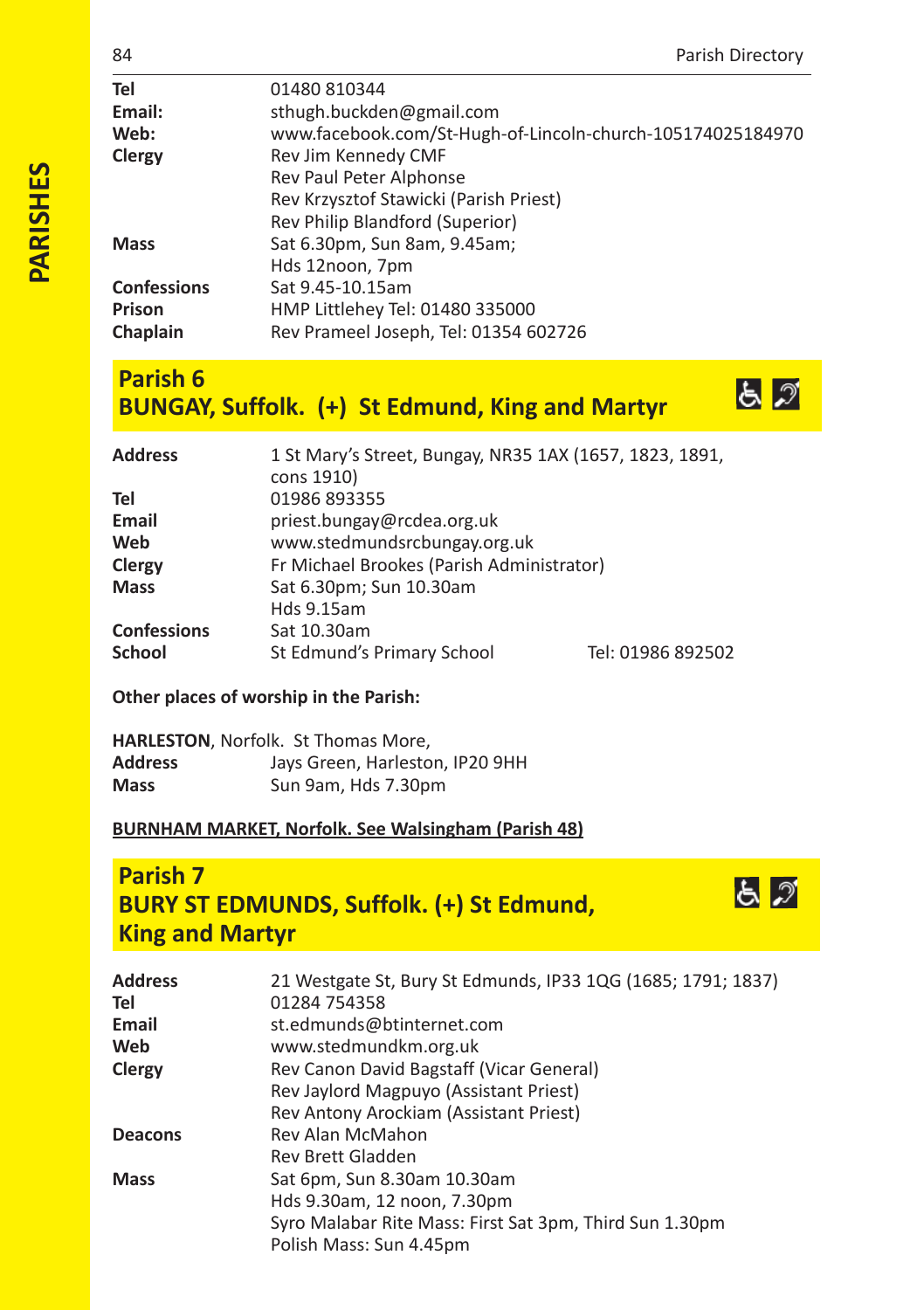| <b>Confessions</b>                     | Sat 10.30-11am; Wed 10.30-11am                                   |                                                              |
|----------------------------------------|------------------------------------------------------------------|--------------------------------------------------------------|
| <b>Schools</b>                         | St Edmund's Primary School Tel: 01284 755141                     |                                                              |
|                                        | St Benedict's Upper School                                       | Tel: 01284 753512                                            |
|                                        | Moreton Hall Prep School                                         | Tel: 01284 753532                                            |
| <b>Hospitals</b>                       | West Suffolk Hospital                                            | Tel: 01284 713000                                            |
|                                        | Nuffield Hospital                                                | Tel: 01284 701371                                            |
|                                        | St Nicholas' Hospice                                             | Tel: 01284 766133                                            |
| Other places of worship in the Parish: |                                                                  |                                                              |
|                                        | COLDHAM COTTAGE, Suffolk, Our Lady Immaculate and St Joseph,     |                                                              |
| <b>Address</b>                         | Bury Road, Lawshall, IP29 4PL                                    |                                                              |
| <b>Mass</b>                            | Sun 10.30am, Hds Vigil M 7pm                                     |                                                              |
| <b>Confessions</b>                     | On request                                                       |                                                              |
|                                        | <b>GREAT BARTON, Suffolk, Benedictine Sisters of Our Lady of</b> | よ グ                                                          |
| Grace and Compassion,                  |                                                                  |                                                              |
| <b>Address</b>                         |                                                                  | East Barton Road, Great Barton, Bury St Edmunds, IP31 2RF    |
| Tel                                    | 01284 787321                                                     |                                                              |
| Fax                                    | 01284 788012                                                     |                                                              |
| Email                                  | admin@montanacarehome.com                                        |                                                              |
| Web                                    | www.montanacarehome.com                                          |                                                              |
| <b>Sister</b>                          | Superior: Sr Thaya Moses OSB                                     |                                                              |
|                                        | Chaplain (in residence) Rev Paul Maddison                        |                                                              |
| <b>Services</b>                        |                                                                  | Sun M 10.30am, Morning Prayer 7.30am, Evening Prayer 4.45pm, |
|                                        | M Mon to Sat 8.15am                                              |                                                              |
| <b>Facility</b>                        | Residential and Sheltered Accommodation for the Elderly          |                                                              |
|                                        | CAICTED ON CEA NE JE-IL C. . Current Mousseul (Best-I. GO)       |                                                              |

**CAISTERONSEA, Norfolk. See Great Yarmouth (Parish 20)**

**CAMBOURNE, Cambs. See Sawston (Parish 41)**

# **Parish 8 CAMBRIDGE, Our Lady of the Assumption & the English Martyrs (+)**

| <b>Address</b>     | Hills Road, CB2 1JR (1841; 1890; cons 1890)                |
|--------------------|------------------------------------------------------------|
| Tel                | 01223 350787                                               |
| Fax                | 01223 314843                                               |
| Email              | office@olem.org.uk                                         |
| Web                | www.olem.org.uk                                            |
|                    | Chancery Email: chancery@rcdea.org.uk                      |
| Clergy             | Rt Rev Mgr Canon Eugène Harkness OSB Obl, KCHS, GCStG, MA, |
|                    | STB, MCL, JCL (Chancellor)                                 |
|                    | Rev Alan Hodgson (Assistant Priest)                        |
| <b>Mass</b>        | Sat 6pm; Sun 8am, 9.30am, 11am;                            |
|                    | 12.45pm (Polish); 4.30pm; 6.30pm (Latin)                   |
|                    | Hds 6.15pm; 8am, 10am, 12.15pm; 7pm (Sung)                 |
| <b>Confessions</b> | Sat 9-9.30am, 10.30-11.15am, 4.30-5.15pm                   |
| <b>Religious</b>   | Congregation of Jesus: 7/8 Brookside, CB2 1JE              |
|                    | Sr Gemma Simmonds CJ<br>Tel: 01223 272910                  |
|                    | Dominican Sisters: 155 Huntingdon Rd, CB3 0DH              |
|                    | Tel: 01223 353730                                          |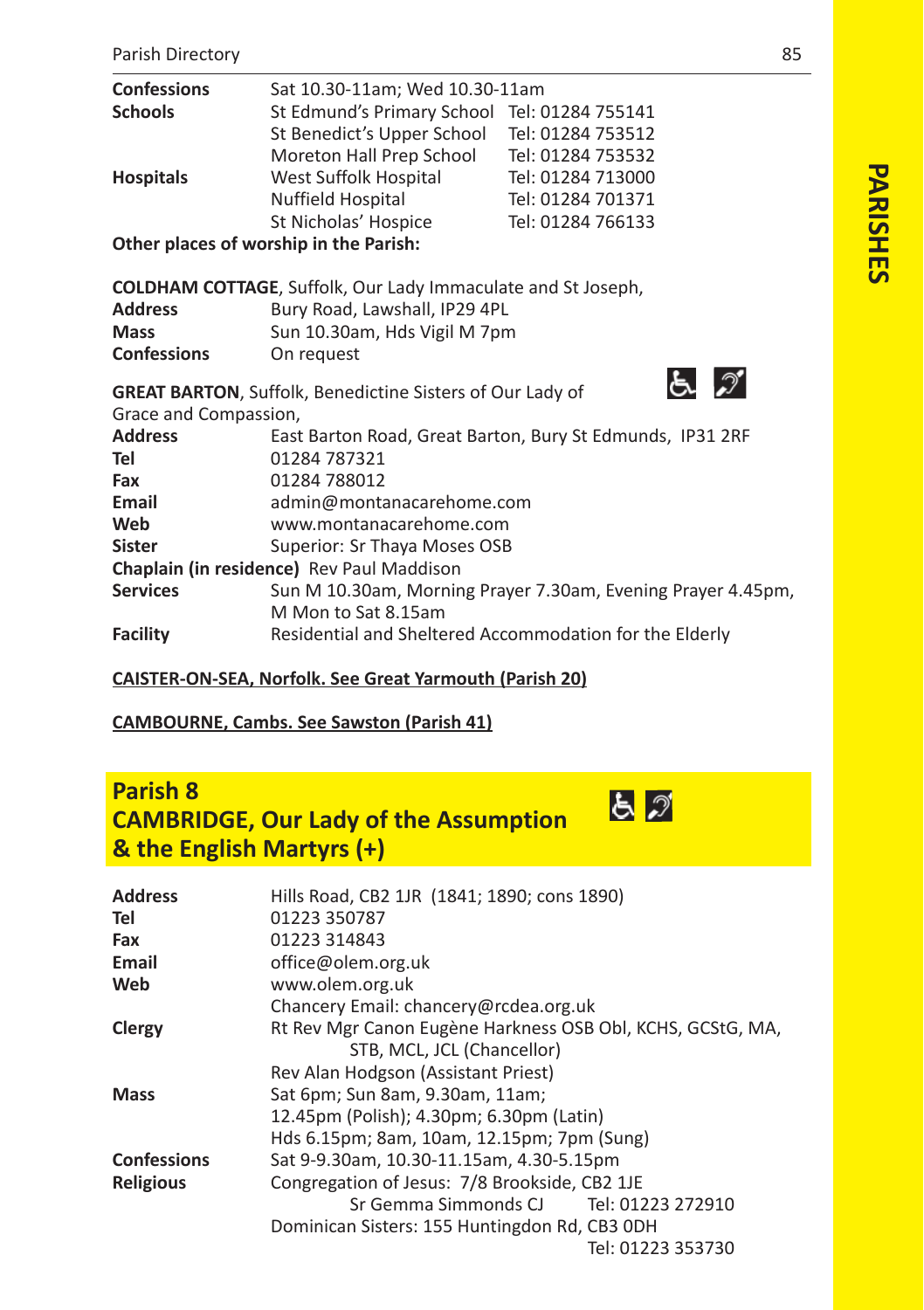|                                      | Canonesses of St Augustine: 58 St Matthews Gardens, CB1 2PJ                      |
|--------------------------------------|----------------------------------------------------------------------------------|
|                                      | Sr Jennifer Dines CSA                                                            |
| <b>Schools</b>                       | St Alban's Primary School<br>Tel: 01223 712148                                   |
|                                      | St Mary's School (Independent)<br>Tel: 01223 353253                              |
|                                      | St Bede's Inter-Church Secondary School Tel: 01223 568816<br>Tel: 01223 726789   |
| <b>Hospitals</b>                     | <b>Fulbourn Hospital</b><br>Ida Darwin Hospital<br>Tel: 01223 726789             |
|                                      |                                                                                  |
|                                      | Other places of worship in the Parish:                                           |
|                                      | BAR HILL, Cambs. (+) Church Centre, Hanover Close, Bar Hill, Cambridge. CB23 8EH |
| Clergy                               | Rev Adrian Gates (Priest-in-Charge)                                              |
| <b>Services</b>                      | Sun Vigil M Sat evng 6pm                                                         |
|                                      |                                                                                  |
|                                      | DITTON LANE, Cambridge, St Vincent de Paul, 30 Ditton Lane, Cambridge. CB5 8SP   |
| Clergy                               | Rev Adrian Gates (Priest-in-Charge)                                              |
| <b>Services</b>                      | Sun M 10.15am                                                                    |
|                                      |                                                                                  |
|                                      | <b>BLACKFRIARS, Priory of St Michael, Archangel</b>                              |
| <b>Address</b>                       | Buckingham Road, Cambridge, CB3 ODD (1238, destroyed 1538,                       |
|                                      | restored 1938)                                                                   |
| Tel                                  | 01223 741251                                                                     |
| Email                                | cambridge.priory@english.op.org                                                  |
| Web                                  | www.blackfriarscambridge.org.uk                                                  |
| Clergy                               | Very Rev Euan Marley OP (Prior)                                                  |
|                                      | Rev Dominic White OP (Bursar)                                                    |
|                                      | Rev Gregory Pearson, OP (Master of Novices)                                      |
|                                      | Rev Robert Eccles OP (Sub Prior)                                                 |
|                                      | Rev Nicholas Crowe OP                                                            |
|                                      | Rev Robert Verrill OP                                                            |
|                                      | <b>Rev Colin Carr OP</b>                                                         |
| <b>Mass</b>                          | Sun 8.15am, 9.15am (Latin), 11am (sung conventual); 6pm                          |
|                                      | Sunday morning prayer, 7.45am. evening prayer 7pm                                |
| <b>MARGARET BEAUFORT INSTITUTE,</b>  |                                                                                  |
|                                      | (Roman Catholic member body of the Cambridge Theological Foundation, offers      |
| qualifications in pastoral theology) |                                                                                  |
| <b>Address</b>                       | 12 Grange Road, Cambridge, CB3 9DU                                               |
| Tel                                  | 01223 741039<br>Fax<br>01223 741054                                              |
| Principal                            | Dr Anna Abram                                                                    |
|                                      |                                                                                  |
|                                      | ST EDMUND'S COLLEGE CHAPEL (Cons 25th October 2000) (A constituent College of    |
|                                      | the University of Cambridge)                                                     |
| <b>Address</b>                       | Mount Pleasant, Cambridge, CB3 OBN                                               |
| Tel                                  | 01223 336250                                                                     |
| Master:                              | Ms Catherine Arnold OBE                                                          |
| Dean:                                | Rev Ed Hone CSsR                                                                 |
| <b>Dean's Assistant:</b>             | Rev Prof Allen Brent DD (Fellow Commoner);                                       |
| <b>Other Clergy:</b>                 | Rev Alban McCoy OFM Conv BA, MLitt, MLitt (Praelector & Fellow                   |
|                                      | Emeritus),                                                                       |
|                                      | Rev Deacon Dr Geoffrey Cook, MSc, PhD, (Life Fellow);                            |
| Mass                                 | Sun 10.30am, Hds 6.15pm                                                          |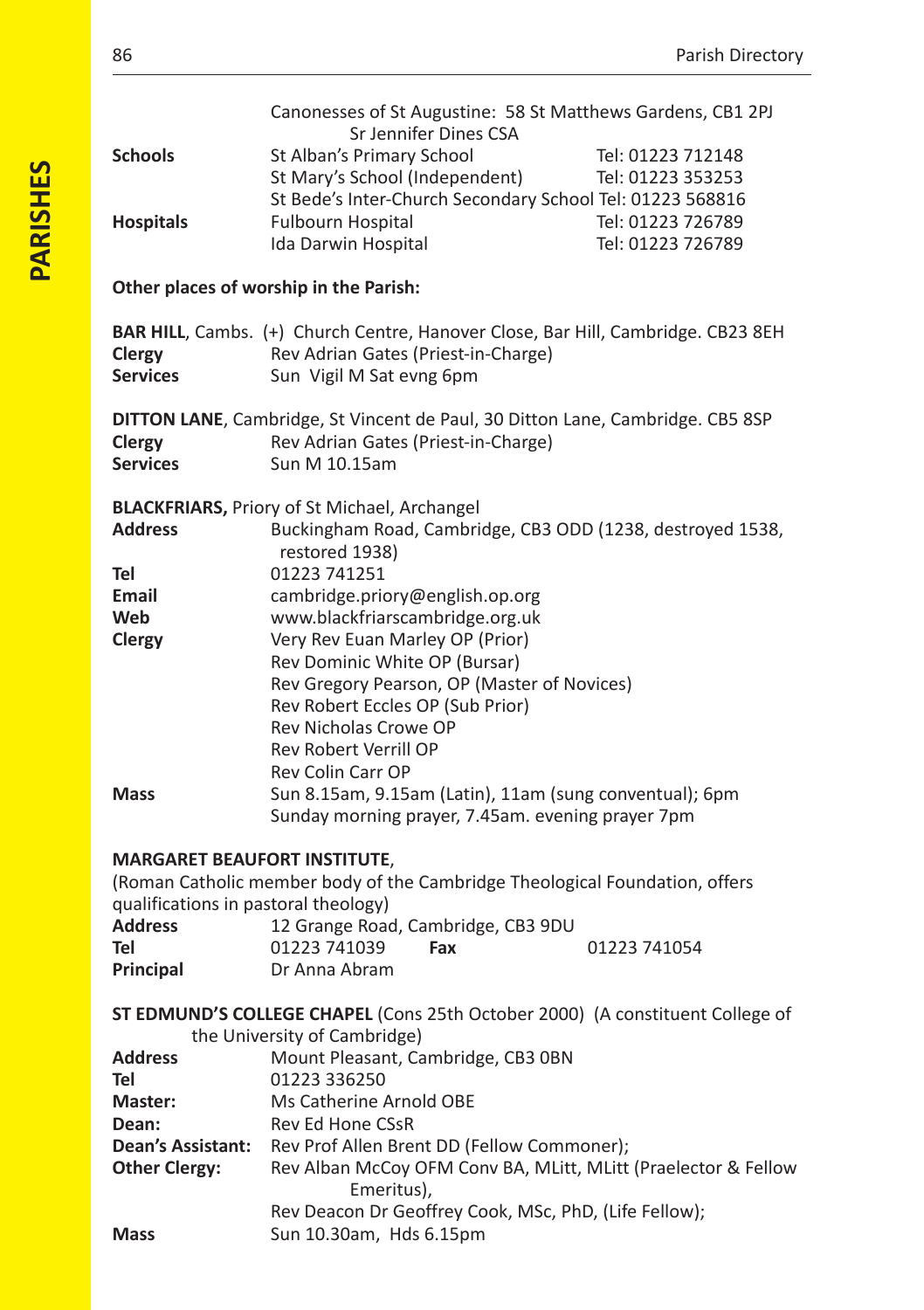## **UNIVERSITY** (See Cambridge University Chaplaincy)

| <b>Parish 9</b>                   |  |
|-----------------------------------|--|
| <b>CAMBRIDGE, St Laurence (+)</b> |  |

| <b>Address</b>     | 91 Milton Road, CB4 1XB (1938; 1958; 2006 |                   |
|--------------------|-------------------------------------------|-------------------|
| Tel                | 01223 704640                              |                   |
| Email              | office@saintlaurence.org.uk               |                   |
| Web                | www.saintlaurence.org.uk                  |                   |
| Clergy             | Rev Canon Simon Blakesley                 |                   |
| Email              | pp@saintlaurence.org.uk                   |                   |
|                    | Rev Walter Chenyika                       |                   |
| Deacon             | Rev Geoffrey Cook                         |                   |
| <b>Mass</b>        | Sat 6pm; Sun M 8am, 9.30am, 11am          |                   |
|                    | Hds M 9.30am, 7.30pm                      |                   |
| <b>Confessions</b> | Sat 10.15-11am; 5.30-5.55pm               |                   |
| <b>School</b>      | <b>St Laurence Primary School</b>         | Tel: 01223 712227 |
| Hospital           | Spire Hospital                            | Tel: 01223 266900 |
|                    | Milton Children's Hospice                 | Tel: 01223 815100 |

# **Parish 10 CAMBRIDGE, St Philip Howard (+)**

| <b>Address</b><br>Tel | 33 Walpole Road, Cherry Hinton, CB1 3TH<br>01223 211235  |                                                             |
|-----------------------|----------------------------------------------------------|-------------------------------------------------------------|
| Email                 | sphcambridge@gmail.com                                   |                                                             |
| Web                   | www.sphcambridge.org.uk                                  |                                                             |
| Clergy                | Rev Philip John Panthamkal SM                            |                                                             |
| Email                 | kochuspip@gmail.com                                      |                                                             |
| Deacon                | Rev John Bell, 3 Applewood Close, Cherry Hinton, CB1 9NU |                                                             |
|                       | 07502 560610<br>Tel:                                     |                                                             |
|                       | Email: johnbell2010@btinternet.com                       |                                                             |
| Mass                  | Sat 5.30pm; Sun 10am, 12noon                             |                                                             |
|                       | Hds: 9.30am, 5.30pm                                      |                                                             |
|                       |                                                          | Syro Malabar Rite Mass - 1st Sat of month 7pm; Sun 7.40am   |
|                       | Night Vigil 3rd Friday 6 - 9pm                           |                                                             |
| <b>Confessions</b>    | Fri and Sat after Mass                                   |                                                             |
| Hospital              | All chaplaincy referrals must be made directly to the    |                                                             |
|                       | Chaplaincy Office in the first instance.                 |                                                             |
|                       |                                                          | Cambridge University Hospital Tel: 01223 217769, Chaplaincy |
|                       | <b>Rosie Maternity</b>                                   | Tel: 01223 217769, Chaplaincy                               |
|                       | <b>Brookfields</b>                                       | Tel: 01223 603051                                           |
|                       | Arthur Rank Hospice                                      | Tel: 01223 723110, Chaplaincy                               |

 $52$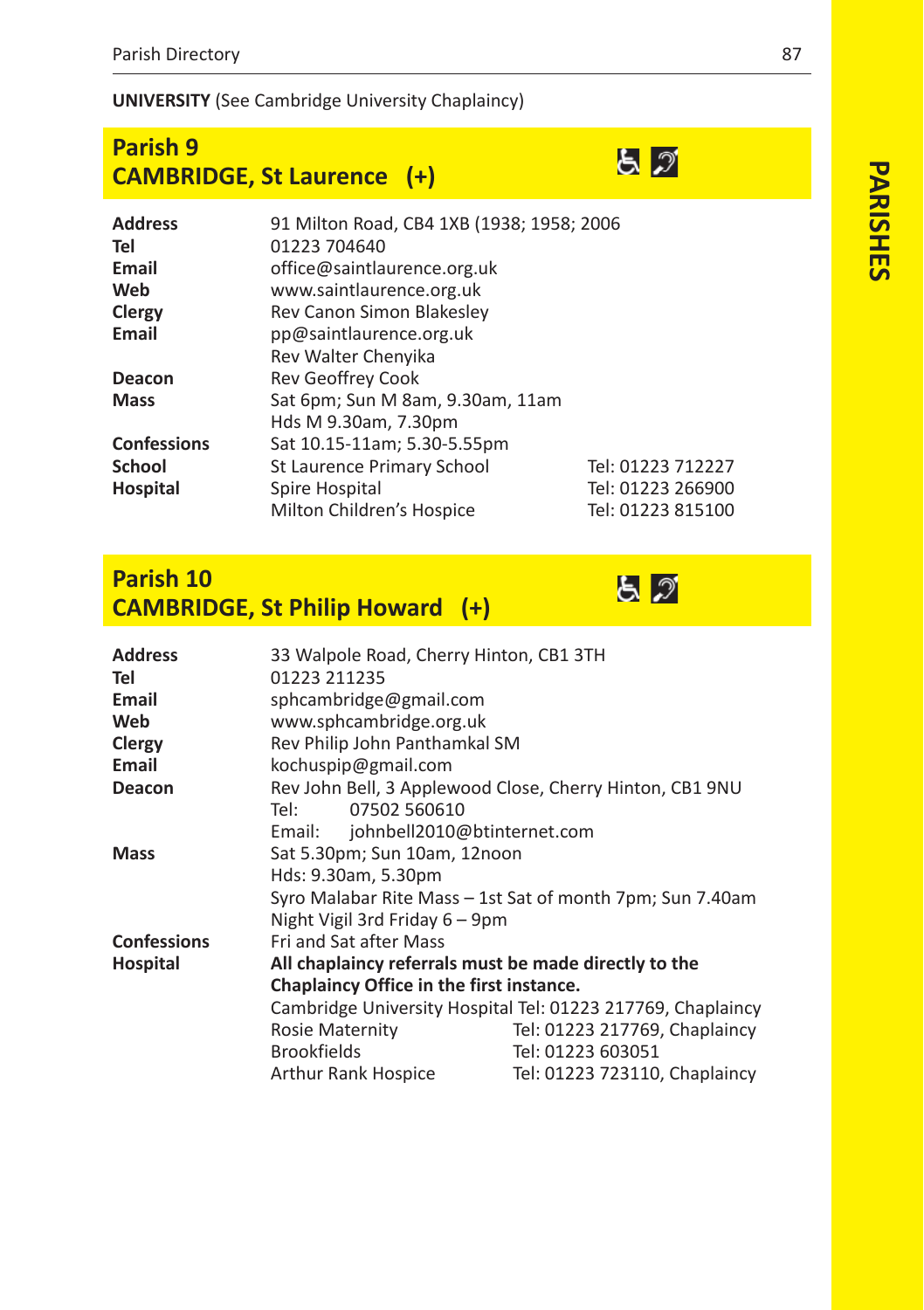とぶ

とが

## **CAMBRIDGE UNIVERSITY CATHOLIC CHAPLAINCY**

| <b>Address</b>     | Fisher House, Guildhall Street, CB2 3NH          |     |              |
|--------------------|--------------------------------------------------|-----|--------------|
| Tel                | 01223 742192                                     | Fax | 01223 329180 |
| Web                | www.fisherhouse.org.uk                           |     |              |
| <b>Staff</b>       | Rev Alban Hood OSB (Chaplain)                    |     |              |
|                    | Rev Chase Pepper CSC (Assistant Chaplain)        |     |              |
|                    | Sr Ann Catherine Swailes OP (Assistant Chaplain) |     |              |
|                    | Tel: 01223 742193                                |     |              |
|                    | Matteo Baccaglini (Chaplaincy Assistant)         |     |              |
| <b>Mass</b>        | Sat 6pm (Spoken English)                         |     |              |
|                    | Sun 9am (Sung Latin); 11am (Sung English);       |     |              |
| <b>Confessions</b> | $4.30 - 5.30$ pm Saturdav                        |     |              |

## **CAMBRIDGE POLISH MISSION**

| <b>Address</b> | Polonia House, 231, Chesterton Road, Cambridge, CB4 1AS |
|----------------|---------------------------------------------------------|
| Tel            | 01223 368539                                            |
| Clergy         | Rev Waldemar Niewinski                                  |
| <b>Mass</b>    | Sun 12.45 at Our Lady and English Martyrs (Parish 8)    |
|                | Mass in Polish also available in Huntingdon Parish.     |
| ----------     |                                                         |

## **CHATTERIS Cambs. See March (Parish 31)**

# **Parish 11 CLARE, Suffolk. (+) Mother of Good Counsell**



## **COLDHAM COTTAGE Suffolk. See Bury St Edmunds (Parish 7)**

# **Parish 12 COSTESSEY, Norfolk. (+) Our Lady and St Walstan**

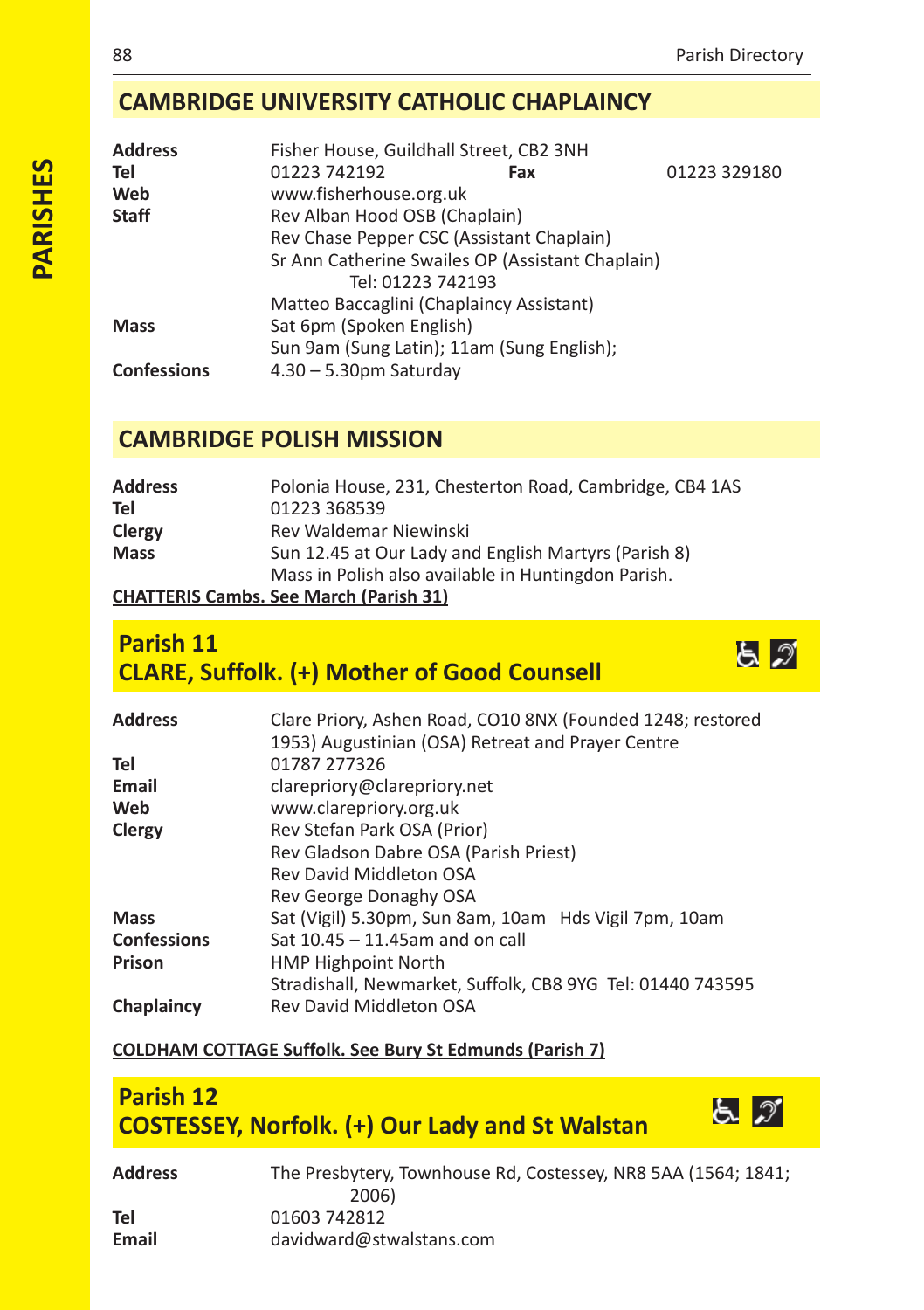| Web                | www.stwalstans.com                              |  |                   |
|--------------------|-------------------------------------------------|--|-------------------|
| Clergy             | <b>Rev David Ward</b>                           |  |                   |
| Deacon             | <b>Rev William Dimelow</b>                      |  |                   |
| <b>Mass</b>        | Sat 6pm, Sun 10.30am                            |  |                   |
|                    | Hds 9.15am, 7pm                                 |  |                   |
| <b>Confessions</b> | Weds, 6-6.30pm; Sat 10.30-11am                  |  |                   |
| Hospital           | Spire Hospital Norwich                          |  | Tel: 01603 456181 |
| <b>School</b>      | St Augustine's Primary School Tel: 01603 743317 |  |                   |

**CROMER Norfolk. See Sheringham (Parish 42)**

# **Parish 13 DEREHAM, Norfolk. (+) Sacred Heart and St Margaret Mary**

| <b>Address</b>          | 35 London Road, East Dereham, NR19 1AS (1912; 1925; 1951)   |
|-------------------------|-------------------------------------------------------------|
| Tel                     | 01362 694066                                                |
| Email                   | brendan.moffatt@rcdea.org.uk                                |
| Web                     | www.sacredheartdereham.org.uk                               |
| Clergy                  | Rev Brendan Moffatt, 35 London Road, East Dereham, NR19 1AS |
| Deacon                  | <b>Rev Martin Sanderson</b>                                 |
| <b>Mass</b>             | Sat 6pm; Sun 9am, 11am                                      |
|                         | Hds 10am, 7.30pm                                            |
| <b>Confessions</b>      | Sat 5.30pm and by appointment.                              |
| <b>Religious House:</b> | Community of Our Lady of Walsingham                         |
|                         | House of the Divine Will, Neatherd Moor, Dereham NR20 6AZ   |
|                         | Tel: 01362 421442                                           |
|                         | Email: info@walsinghamcommunity.org                         |
|                         | Web: www.walsinghamcommunity.org                            |
| Hospital                | Dereham Hospital<br>Tel: 01362 655236                       |
| Prison                  | HMP Wayland, Griston, Thetford, IP25 6RL Tel: 01440 743195  |
| Chaplain                | <b>Rev Martin Sanderson</b>                                 |

### **DERSINGHAM, Norfolk. See Hunstanton (Parish 22)**

# **Parish 14 Parish 14**<br>DISS, Norfolk. (+) The Most Holy Trinity & St Henry Morse

| <b>Address</b>     | Church of St Henry Morse, Shelfanger Road, Diss, IP22 4DX (1952; |      |               |
|--------------------|------------------------------------------------------------------|------|---------------|
|                    | 2012; Cons 2015)                                                 |      |               |
| Tel                | 01379 642914                                                     |      |               |
| Email              | parishpriest@holytrinitydiss.plus.com                            |      |               |
| Web                | www.sthenrymorse.com                                             |      |               |
| Clergy             | Rev Alex Anaman                                                  |      |               |
| Deacon             | <b>Rev David Croucher</b>                                        |      |               |
| <b>Mass</b>        | Sat 6pm, Sun 9am; Hds 10am, 6pm                                  |      |               |
| <b>Confessions</b> | Sat 10.30 - 10.45am (after Mass)                                 |      |               |
| Hospital           | <b>Burston House Hospital</b>                                    | Tel: | 01379 741562  |
|                    | Hartismere Hospital                                              | Tel: | 0800 2797257  |
|                    | St John's House, Palgrave                                        | Tel: | 01379 7376877 |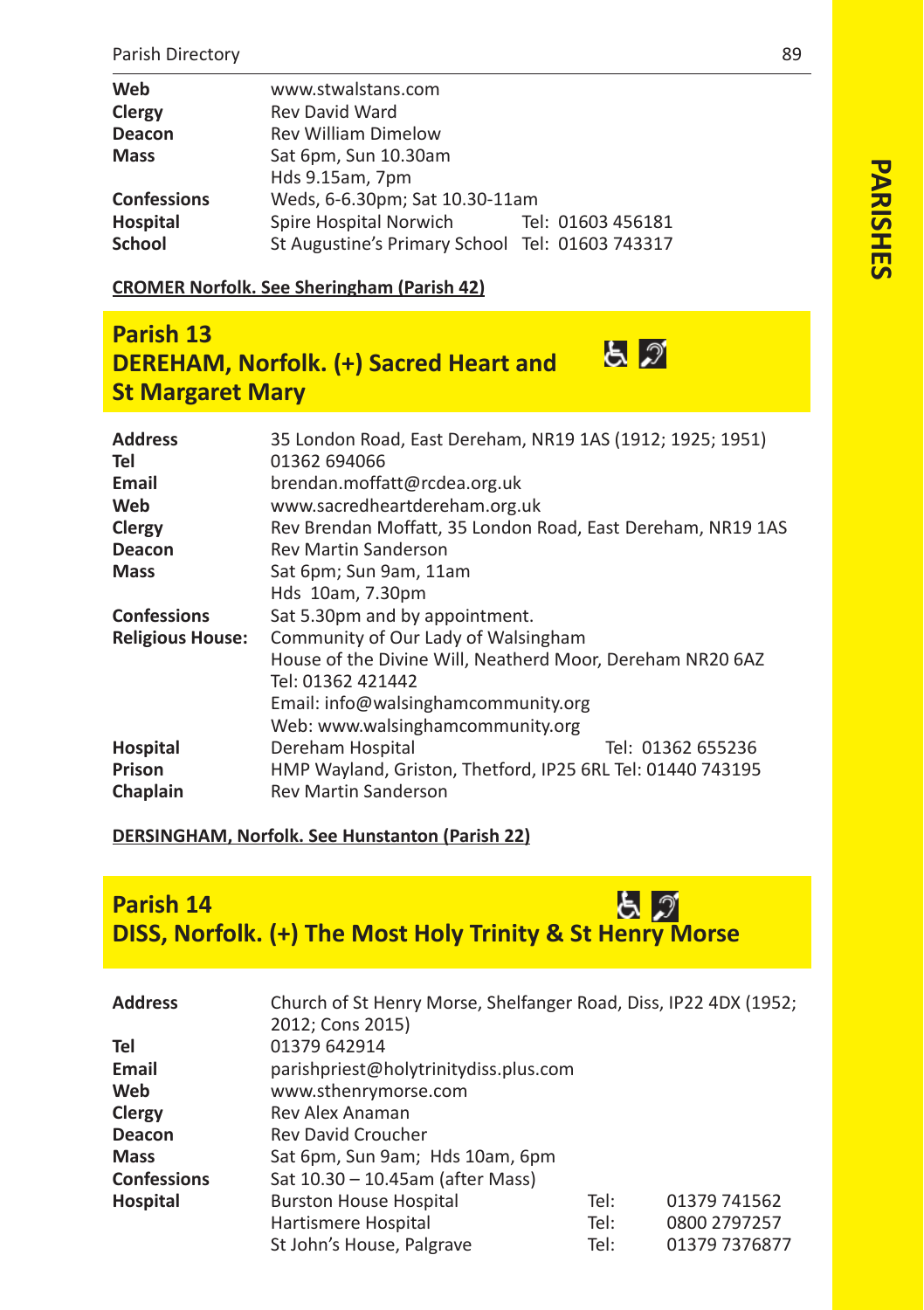とぶ

## **Other places of worship in the Parish: QUIDENHAM, Norfolk.** (+) Our Lady of Mt Carmel, Address Carmelite Monastery Chapel. (1) **Address** Carmelite Monastery Chapel. (1949; Cons 24 Sept 1957) **Tel** 01953 887202 (Monastery)<br> **Tel** 01953 716060 (Chaplain) **Tel** 01953 716060 (Chaplain) **Chaplain** Rev Stephen Blair, St Michael's Cottage, Carmelite Monastery, Quidenham, NR16 2PG **Mass** Sun 10.30am, Hds 8am<br> **Confessions** At call **Confessions**

## **DOGSTHORPE Peterborough. See Peterborough (Parish 35)**

# **Parish 15 DOWNHAM MARKET, Norfolk. (+) St Dominic**

| Address<br>Tel | 01366 382353                               |      | 17 Howdale Road, PE38 9AB (1937; 1941; Cons 28th Nov 2006)      |
|----------------|--------------------------------------------|------|-----------------------------------------------------------------|
| Email          | ericodemello@yahoo.com.br                  |      |                                                                 |
| Web            | www.saintdominics.org.uk                   |      |                                                                 |
| Clergy         | communities)                               |      | Rev Erico de Mello Falcao, (Chaplain to the Portuguese-speaking |
| Mass:          | Sat 6pm; Sun 9.30am, 12.30pm in Portuguese |      |                                                                 |
|                | Hds 9.30am, 7pm                            |      |                                                                 |
| Confessions    | Sat 5.30 - 5.50pm                          |      |                                                                 |
|                | <b>Residential Homes: Ashville House</b>   | Tel: | 01366 383428                                                    |
|                | Downham Grange                             | Tel: | 01366 308591                                                    |
|                | Diamond House                              | Tel: | 01366 315461                                                    |
|                | High Haven                                 | Tel: | 01366 315670                                                    |
|                | Oakes Court                                | Tel: | 01366 386574                                                    |
|                | Victoria Hall                              | Tel: | 01366 347525                                                    |

## **EARLHAM, Norwich. See Cathedral parish (Parish 1)**

# **Parish 16 ELY, Cambs. (+) St Etheldreda**



## **Parish 17 FAKENHAM, Norfolk. (+) St Anthony of Padua**



と づ

**Address** 29 Wells Road, Fakenham, NR21 9EG (1905; 1909)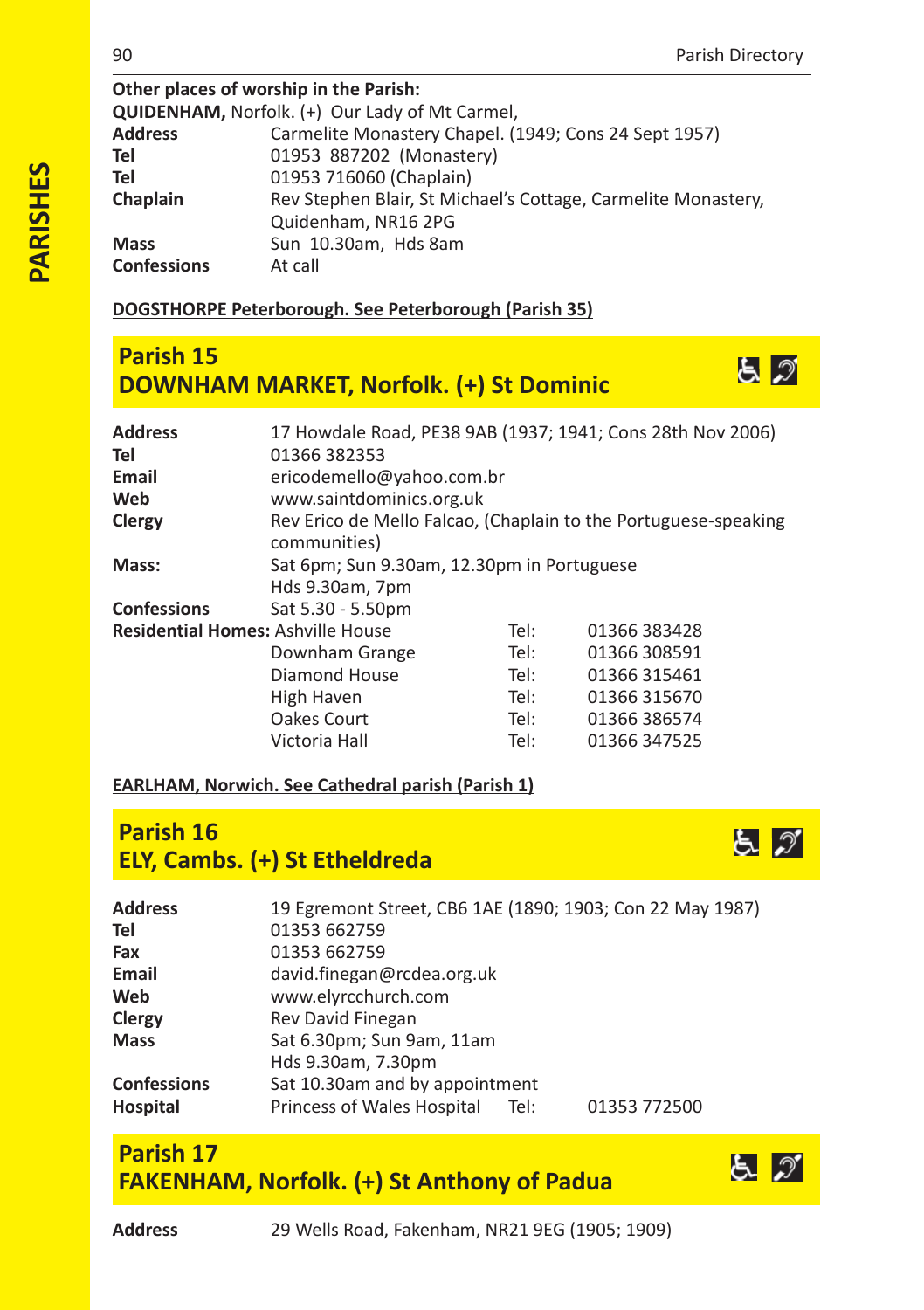| Tel                | 01328 853481                        |
|--------------------|-------------------------------------|
| Email              | fakenham@stanthonys166.plus.com     |
| Web                | www.catholicfakenham.org.uk         |
| Clergy             | <b>Rev Andrew Neate</b>             |
| <b>Mass</b>        | Sat 6pm; Sun 10.45am; Hds 10am, 7pm |
| <b>Confessions</b> | Sat 5.30pm                          |

# **Parish 18 FELIXSTOWE, Suffolk. (+) St Felix**

| <b>Address</b>     | 8 Gainsborough Road, IP11 7HT (1899; 1912; 1958)               |
|--------------------|----------------------------------------------------------------|
| Tel                | 01394 282561                                                   |
| Email              | frjohnfelixstowe@gmail.com                                     |
| Web                | www.stfelixfelixstowe.uk                                       |
| Clergy             | Rev John Barnes (Dean)                                         |
| <b>Mass</b>        | Sat 6pm, Sun 9.30am 11am (Convent of Jesus & Mary), Hds 9.30am |
| <b>Confessions</b> | Sat 5.15-5.45pm, Sun 9 - 9.20am and by appointment             |

| Convent of Jesus and Mary 63 Orwell Road, IP11 7PP |                                               |  |  |
|----------------------------------------------------|-----------------------------------------------|--|--|
| Tel                                                | 01394 282386                                  |  |  |
| Chaplain                                           | The Parish Priest                             |  |  |
| <b>Mass</b>                                        | Sun 11am; Hds varies, please check            |  |  |
| Hospital                                           | Felixstowe General Hospital Tel: 01394 458820 |  |  |

## **Port of Felixstowe Chaplaincy**

| Clergy               | Rev John Barnes (Chaplain)      |
|----------------------|---------------------------------|
| <b>Port Chaplain</b> | Julian Wong (Stella Maris)      |
| Email                | julian.wong@stellamarismail.org |

## **FRAMLINGHAM, Suffolk. See Woodbridge (Parish 51)**

#### **GAYWOOD, Norfolk. See King's Lynn (Parish 29)**

### **GILLINGHAM, Norfolk. See Beccles (Parish 3)**

# **Parish 19 GORLESTON, Norfolk. (+) St Peter the Apostle**

| <b>Address</b>     | Lowestoft Road, NR31 6SQ. (1889; 1939; Cons 5 May 1964) |      |              |
|--------------------|---------------------------------------------------------|------|--------------|
| Tel                | 01493 301013                                            |      |              |
| Email              | rectorystmarys@gmail.com                                |      |              |
| Web                | www.stpetersrc.org.uk                                   |      |              |
| Clergy             | Rev Anthony Nwankwo SMMM (Dean)                         |      |              |
|                    | In residence: Rev Alexander Ibe SMMM (Assistant Priest) |      |              |
| <b>Mass</b>        | Sun 9am, Hds 7.30pm                                     |      |              |
|                    | Syro Malabar Rite Mass - 1st Sunday of month 3.30pm     |      |              |
|                    | Night Vigil 3rd Friday of month 5.30-8.30pm             |      |              |
| <b>Confessions</b> | By appointment                                          |      |              |
| <b>School</b>      | St Mary and St Peter Primary SchooL                     | Tel: | 01493 445117 |
| Hospital           | James Paget District Hospital                           | Tel: | 01493 452452 |

#### **GREAT BARTON, Suffolk. See Bury St Edmunds (Parish 7)**

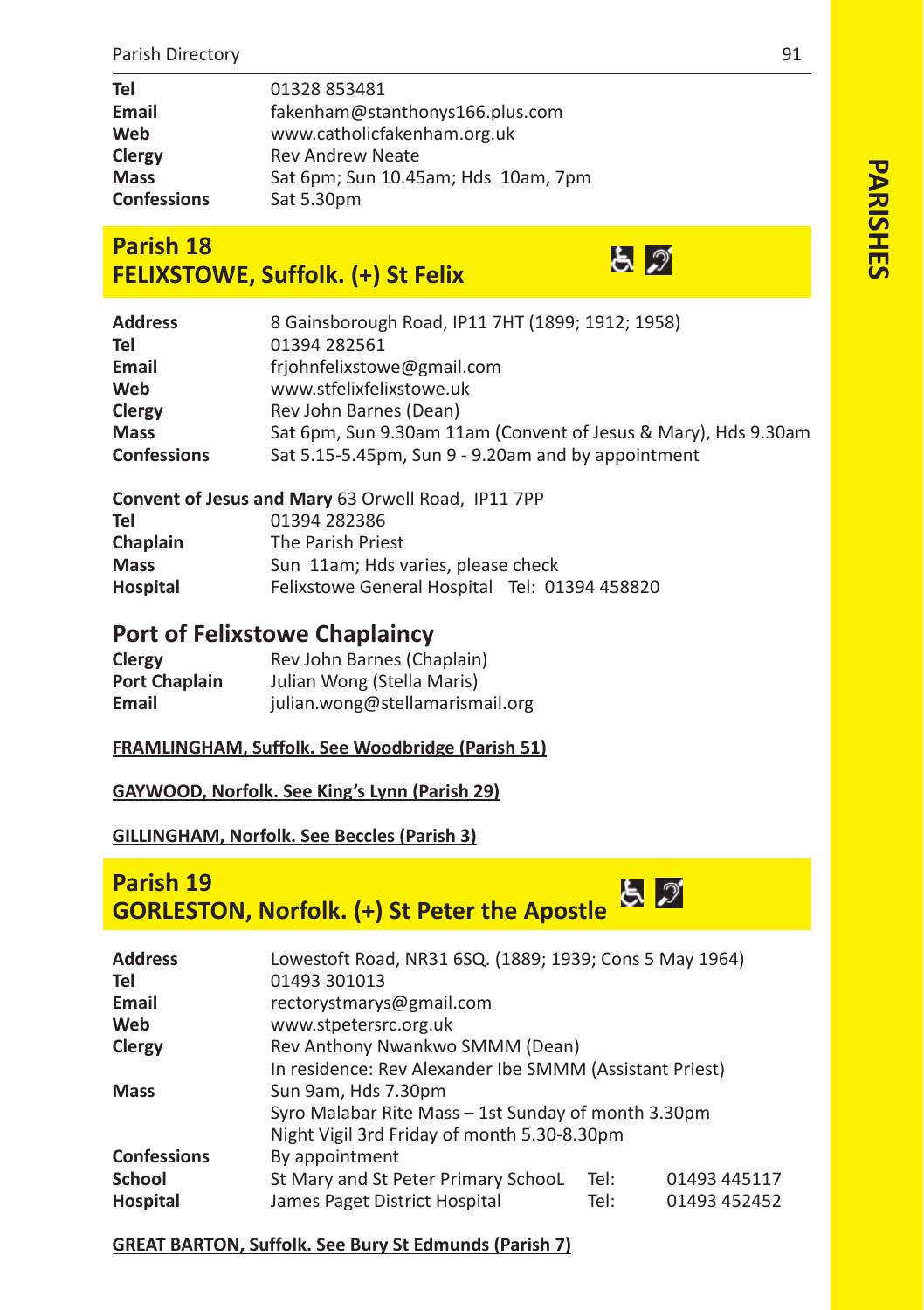$52$ 

# **Parish 20 GREAT YARMOUTH, Norfolk. (+) St Mary**

| Regent Road, NR30 2AJ (1827; 1859; Cons 22 August 1950) |
|---------------------------------------------------------|
| 01493 842001                                            |
| rectorystmarys@gmail.com                                |
| www.stmarysgy.org.uk                                    |
| Rev Anthony Nwankwo SMMM (Dean)                         |
| Rev Alvan Ibeh SMMM                                     |
| <b>Rev Peter Glanville</b>                              |
| Sun 11am                                                |
| Hds 10am                                                |
| Mass in Portuguese - 5pm every Thursday                 |
| Sat 10.30-11am                                          |
| Northgate Hospital Tel: 01493 337652                    |
|                                                         |

## **Other places of worship in the Parish:**

| <b>ACLE,</b> Norfolk. |                                      |
|-----------------------|--------------------------------------|
| Address               | In St Edmund's CofE Church, NR13 3BY |
| Mass                  | Sat 5pm                              |
| Confessions           | On request                           |
|                       |                                      |

| <b>CAISTER-ON-SEA, Norfolk. St Ignatius Loyola,</b> |                        |  |  |
|-----------------------------------------------------|------------------------|--|--|
| Address                                             | Ormesby Road, NR30 5LJ |  |  |
| Mass                                                | Sun 5pm                |  |  |
| Confessions                                         | On request             |  |  |

## **HADLEIGH, Suffolk. See Sudbury (Parish 45)**

**HALESWORTH, Suffolk. See Southwold (Parish 43)**

#### **HARLESTON, Norfolk. See Bungay (Parish 6)**

# **Parish 21 HAVERHILL, Suffolk. (+) St Felix**

| <b>Address</b><br>Tel<br>Email<br>Web<br>Clergy<br>Deacon<br><b>Mass</b> | Princess Way, CB9 9BP (1938; 1964, 2014)<br>01440 702156. Presbytery 01440 704142<br>john.warrington@rcdea.org.uk<br>www.stfelixchurch.org.uk<br>Rev John Warrington<br><b>Rev Huw Williams</b><br>Sat 6.30pm; Sun 10am<br>Holy Days 10am; 7.30pm<br>Syro Malabar Rite Mass - 2nd Monday and 4th Friday, 5.30pm. |      |              |
|--------------------------------------------------------------------------|------------------------------------------------------------------------------------------------------------------------------------------------------------------------------------------------------------------------------------------------------------------------------------------------------------------|------|--------------|
| <b>Confessions</b>                                                       | Sat 5.45-6.15pm and by request                                                                                                                                                                                                                                                                                   |      |              |
| <b>School</b>                                                            | St Felix Primary School, School Lane                                                                                                                                                                                                                                                                             | Tel: | 01440 703775 |
|                                                                          |                                                                                                                                                                                                                                                                                                                  | Fax: | 01440 703421 |
| Prison                                                                   | HMP Highpoint, Stradishall                                                                                                                                                                                                                                                                                       | Tel: | 01440 743100 |



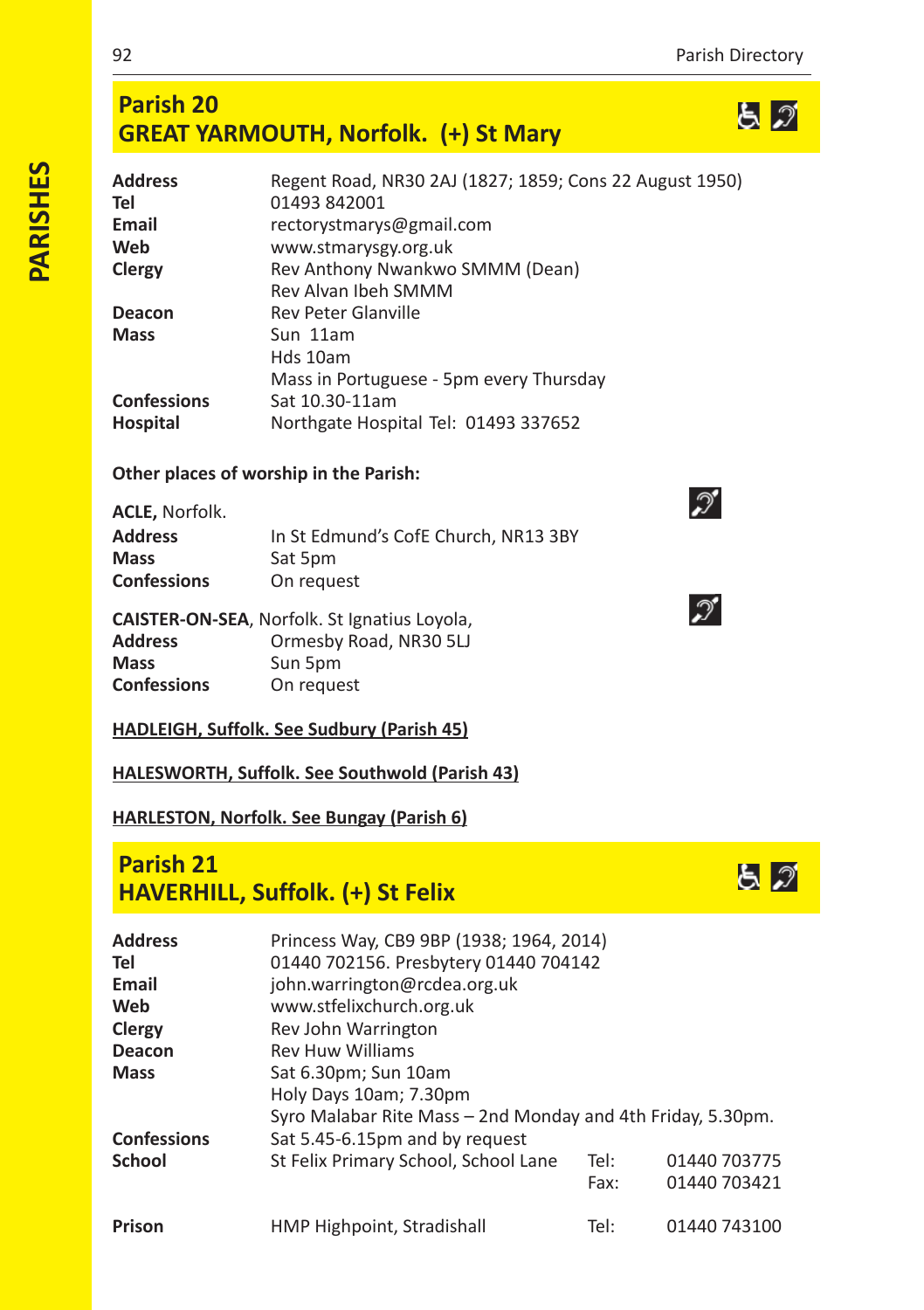## **HELLESDON, Norfolk. See Norwich, St George (Parish 34)**

#### **HOVETON, Norfolk. See North Walsham (Parish 33)**

# **Parish 22 HUNSTANTON, Norfolk. (+) Our Lady of Perpetual Succour and St Edmund**

| <b>Address</b>         | Sandringham Road, PE36 5DR (1903; 1905; 1958)    |      |              |  |
|------------------------|--------------------------------------------------|------|--------------|--|
| Parish office          | 01485 534675                                     |      |              |  |
| Email                  | parish@hunstantoncatholicparish.org              |      |              |  |
| Web                    | www.hunstantoncatholicparish.org                 |      |              |  |
| Clergy                 | Served from King's Lynn (Parish 28)              |      |              |  |
| Tel                    | 01553 772220                                     |      |              |  |
| <b>Mass</b>            | Sun 11am Holy Days 10am                          |      |              |  |
| <b>Confessions</b>     | At call                                          |      |              |  |
| <b>Religious House</b> | Daughters of Divine Charity                      |      |              |  |
|                        | 27, Sandringham Road, PE36 5DP Tel: 01485 532837 |      |              |  |
| <b>Nursing Homes</b>   | Millbridge Nursing Home                          | Tel: | 01485 570349 |  |
|                        | Rebecca Court                                    | Tel: | 01485 570421 |  |
|                        | Norfolk Lodge                                    | Tel: | 01485 532383 |  |
|                        | <b>Beach View</b>                                | Tel: | 01485 535328 |  |
|                        | Driftwood House                                  | Tel: | 01485 532241 |  |
|                        | Tel:<br>01485 533081<br>Somerset Lodge           |      |              |  |
|                        |                                                  |      |              |  |

#### **Other places of worship in the Parish:**

|                    | <b>DERSINGHAM, Norfolk. (+) St Cecilia</b>      |
|--------------------|-------------------------------------------------|
| <b>Address</b>     | Mountbatten Road, PE31 6YE (Cons 22 March 1991) |
| Tel:               | 01553 772220 (priest)                           |
| <b>Mass</b>        | Sun 9am                                         |
|                    | Hds Vigil 7.30pm                                |
| <b>Confessions</b> | After 10.15am Mass on Wednesday                 |

# **Parish 23 HUNTINGDON, Cambs. (+) St Michael the Archangel**

| <b>Address</b>     | 82 Hartford Road, PE29 1XG (1872; 1900; Cons 2000) |  |  |
|--------------------|----------------------------------------------------|--|--|
| Tel                | 01480 453257                                       |  |  |
| Email:             | stmichaelshuntingdon@yahoo.com                     |  |  |
| Web                | www.stmichaelrc.org                                |  |  |
| Clergy             | Rev Mgr Philip Shryane                             |  |  |
| <b>Mass</b>        | Sat 7pm, Sun 9am, 11am; 3.30pm (Polish)            |  |  |
|                    | Holy Days 10am, 8pm                                |  |  |
|                    | Syro-Malabar Mass 4th Friday, 6pm.                 |  |  |
| <b>Confessions</b> | Saturday 10am                                      |  |  |
| <b>Hospital</b>    | Hinchingbrook Hospital<br>Tel:<br>01480 416416     |  |  |

#### **Other places of worship in the Parish: PAPWORTH,** Cambs.

**Address** In Parish Church, Church Lane, Papworth Everard, CB23 3QN

とい

とっ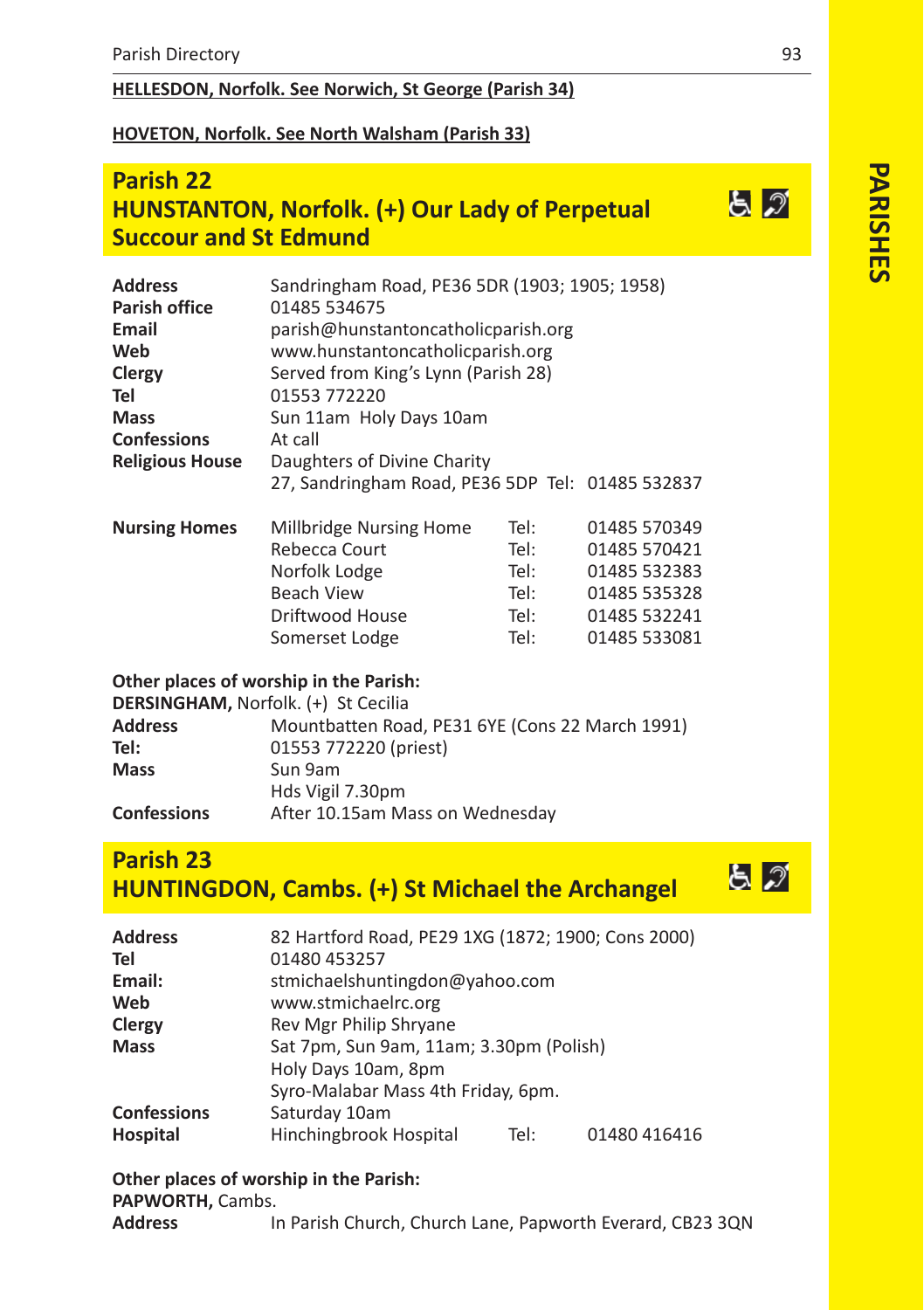| Mass               | Sun Vigil Sat 5pm                     |
|--------------------|---------------------------------------|
|                    | Syro-Malabar Mass 2nd Sunday, 5.30pm. |
| <b>Confessions</b> | Before or after Mass, as requested.   |

# **Parish 24 IPSWICH, (+) St James**

**Under the canonical jurisdiction of St Mary's Ipswich (Parish 26)**

| Address            | 482 Landseer Road, IP3 9LU (1949; 1952; 1999)                        |
|--------------------|----------------------------------------------------------------------|
| Tel                | 01473 726701                                                         |
| Email              | stjames-ipswich@btconnect.com                                        |
|                    | Clergy in residence Rev Thomas Parakandathil (Syro Malabar Chaplain) |
| Mass               | Sun 9.30am                                                           |
|                    | Hds: 10am and 7pm                                                    |
|                    | Weekdays: Tuesday, Thursday and Friday at 10am                       |
| <b>Confessions</b> | After every weekday Mass and on appointment.                         |

# **Parish 25 IPSWICH, (+) St Mark**

| <b>Address</b>                    | 180 Hawthorn Drive, Chantry Estate, IP2 0QQ (1959) |      |              |  |
|-----------------------------------|----------------------------------------------------|------|--------------|--|
| Tel                               | 01473 684963                                       |      |              |  |
| Email                             | office@stmarksparish.org.uk                        |      |              |  |
| Web                               | www.stmarksparish.org.uk                           |      |              |  |
| Clergy                            | Rev Paul Vincent OCD (Parish Priest)               |      |              |  |
|                                   | Rev Bineesh Elanjikkal John OCD                    |      |              |  |
| Deacon                            | Rev Clive Brookes (Rtd)                            |      |              |  |
| <b>Mass</b>                       | Sat 5.30pm; Sun 11am                               |      |              |  |
|                                   | Hds 9am St Mark's School (in term time), 7.30pm    |      |              |  |
| <b>Confessions</b>                | Fri 11.50-12.10pm, Sat. 5-5.20pm                   |      |              |  |
| <b>School</b>                     | St Mark's Primary School<br>01473 601748<br>Tel:   |      |              |  |
| <b>Hospital and Nursing Homes</b> |                                                    |      |              |  |
|                                   | The Ipswich Hospital                               | Tel: | 01473 712233 |  |
|                                   | Parkview Home Ipswich                              | Tel: | 01473 228890 |  |
|                                   | Prince of Wales Drive Home                         | Tel: | 01473 687129 |  |
|                                   | St Mary's Holbrook                                 | Tel: | 0800 0852811 |  |
|                                   | <b>Avocet Court</b>                                | Tel: | 01473 943001 |  |

## **Other places of worship in the Parish:**

|                    | <b>BRANTHAM, Suffolk.</b> (+) Holy Family (1920)          |
|--------------------|-----------------------------------------------------------|
| <b>Address</b>     | Holy Family Church, Brantham Hill, Brantham, Manningtree, |
|                    | Suffolk, CO11 1TB                                         |
| <b>Mass</b>        | Sun M 9am                                                 |
|                    | Hds Vigil M 7.30pm                                        |
| <b>Confessions</b> | After Mass on request                                     |

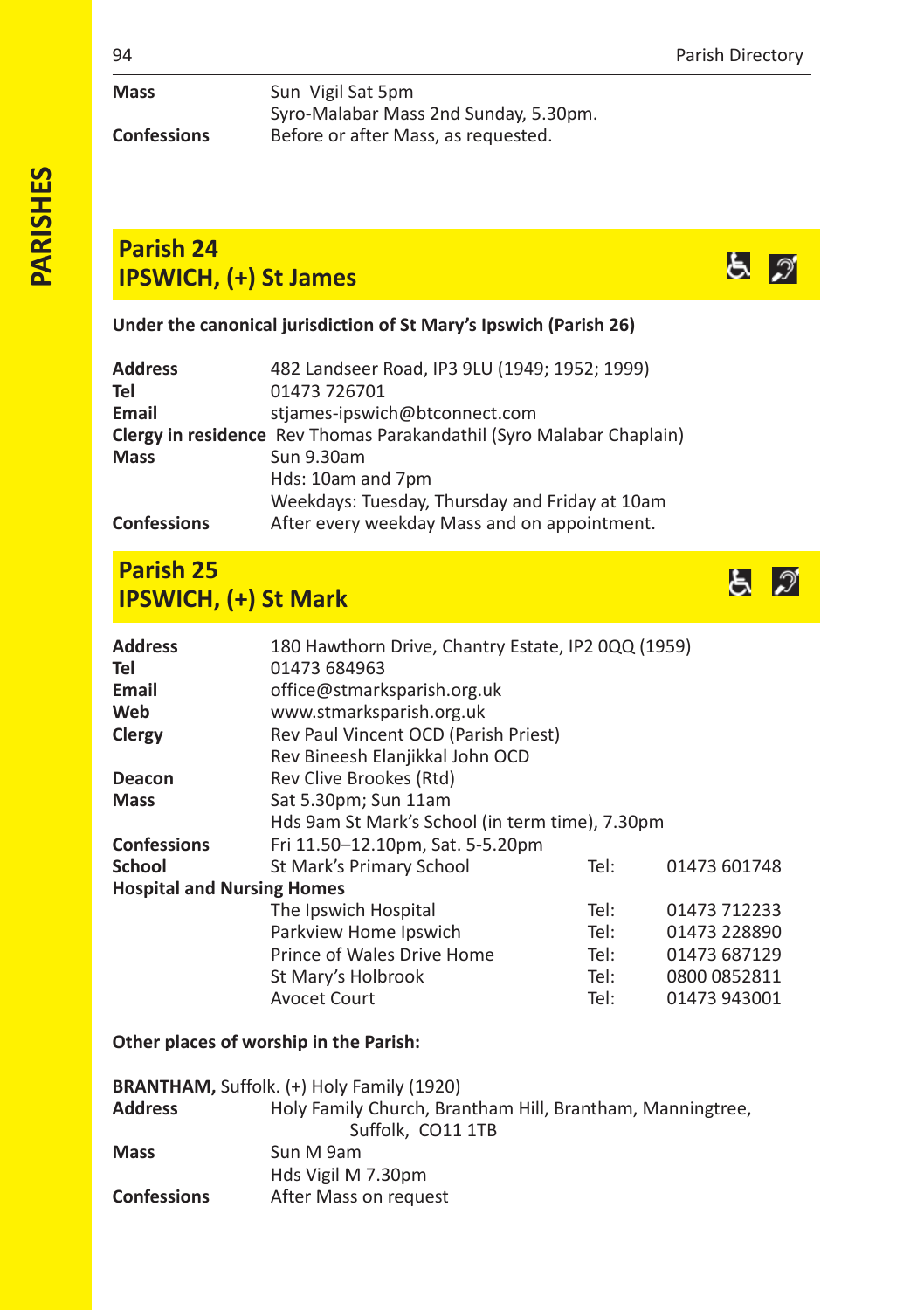# **Parish 26 IPSWICH, (+) St Mary**

| <b>Address</b>                    | 322 Woodbridge Road, IP4 4BD (1827; 1838; 1960)     |                                                               |                   |  |  |
|-----------------------------------|-----------------------------------------------------|---------------------------------------------------------------|-------------------|--|--|
| Tel                               | 01473 728115                                        |                                                               |                   |  |  |
| Email                             | secretary@st-mary.org.uk                            |                                                               |                   |  |  |
| Web                               | www.st-mary.org.uk                                  |                                                               |                   |  |  |
| Clergy                            | Rev Peter Raj (Parish Priest)                       |                                                               |                   |  |  |
| Deacon                            | Rev Christopher Brighten                            |                                                               |                   |  |  |
| Mass                              | Sun 9am, 10.30am; 6pm                               |                                                               |                   |  |  |
|                                   | Hds 9.15am, 7.30pm                                  |                                                               |                   |  |  |
|                                   | Syro Malabar Rite Mass – 4th Saturday of month, 4pm |                                                               |                   |  |  |
| Confessions                       |                                                     | Sat after 9.30am M and by appointment                         |                   |  |  |
| Schools                           |                                                     | St Mary's Primary, Woodbridge Road, IP4 4BA Tel: 01473 728372 |                   |  |  |
|                                   | St Alban's High, Digby Road, IP4 3NJ                |                                                               | Tel: 01473 726178 |  |  |
| <b>Hospital and Nursing Homes</b> |                                                     |                                                               |                   |  |  |
|                                   | St Elizabeth's Hospice                              | Tel:                                                          | 01473 727776      |  |  |
|                                   | Nuffield Hospital                                   | Tel:                                                          | 01473 855331      |  |  |
|                                   | Treehouse Children's Hospice                        | Tel:                                                          | 01473 271334      |  |  |
|                                   | Woodlands                                           | Tel:                                                          | 01473 712233      |  |  |

## **Other places of worship in the Parish:**

| KESGRAVE, Ipswich. (+) Holy Family and St Michael |
|---------------------------------------------------|
| Main Road, Kesgrave, IP5 2QP. (1931, 1955, 1993)  |
| Sat 6pm; Sun 9.15am                               |
| Hds Vigil 7.30pm                                  |
| Sat 5.15-5.45                                     |
|                                                   |

# **IPSWICH POLISH MISSION**

| <b>Address</b>          | 82 Wellesley Road,, Ipswich, IP4 1PH |
|-------------------------|--------------------------------------|
| Tel                     | 07486 880441                         |
| Web                     | www.parafiaipswich.pl                |
| <b>Polish Chaplains</b> | Rev Pawel Nawloka                    |
| <b>Mass</b>             | Sun (in Polish) 12 noon at St Mary's |
|                         | (Parish 23 above)                    |
|                         | Hds (in Polish) 7pm at St Mary's.    |

# **Parish 27 IPSWICH, (+) St Mary Magdalen**



| <b>Address</b> | 468 Norwich Road, IP1 6JS (1954; 1956; 1979) |
|----------------|----------------------------------------------|
| Tel            | 01473 741975                                 |
| Email          | parishpriest@marymagdalens.org               |
| Web            | www.marymagdalens.org                        |
| Clergy         | Rev Paul Spellman (Priest Administrator)     |

<u>६ व</u>

PARISHES **PARISHES**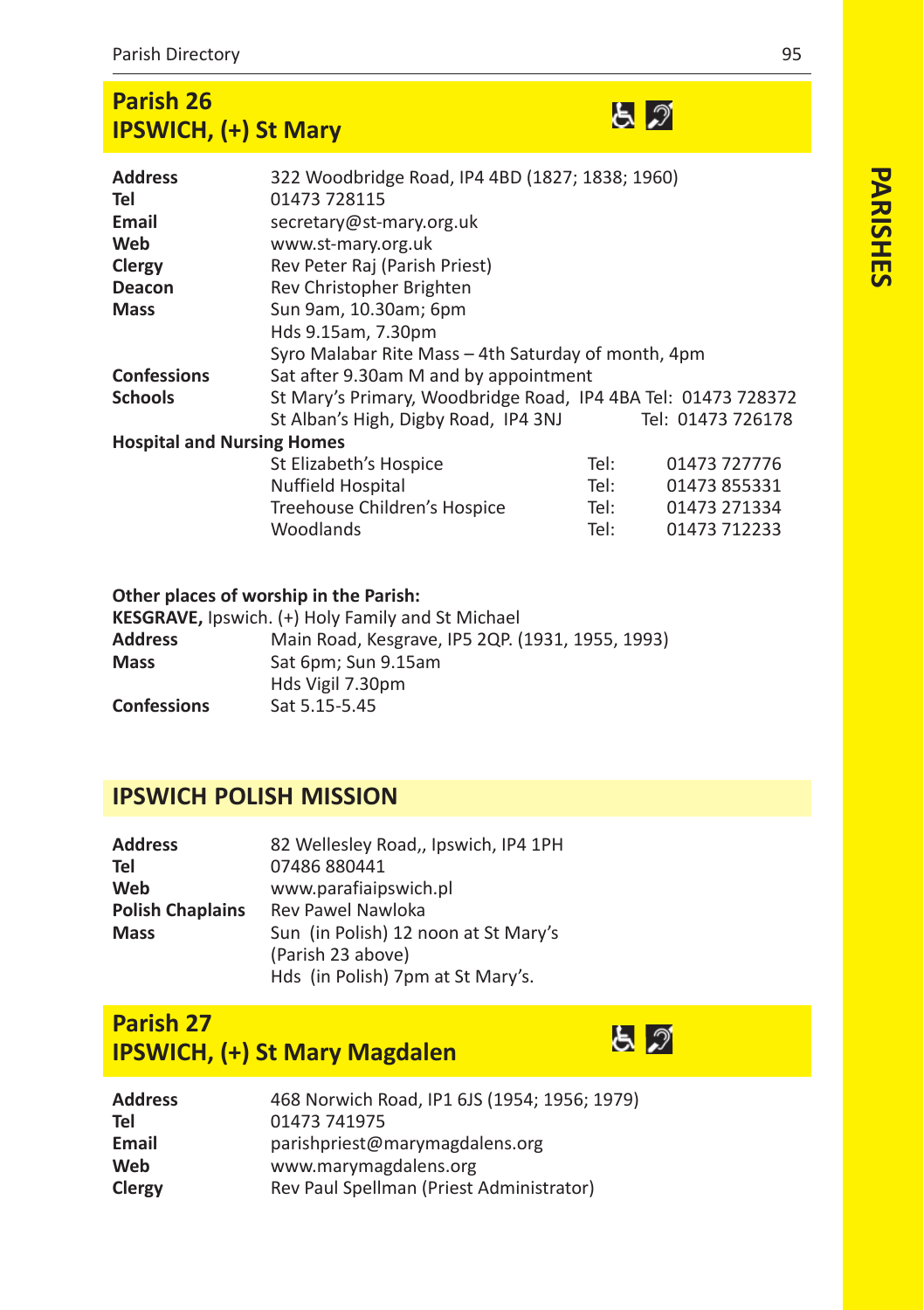| <b>Mass</b>          | Sun 8am, 10am, 6pm                                |      |               |  |
|----------------------|---------------------------------------------------|------|---------------|--|
|                      | Hds 9.30am (either in Church or School), 7.30pm   |      |               |  |
| <b>Confessions</b>   | Sat 10am or after daily 9.30am Mass on request    |      |               |  |
| <b>Schools</b>       | 01473 742074<br>St Pancras Primary School<br>Tel: |      |               |  |
| <b>Nursing Homes</b> | Sherington House                                  | Tel: | 01473 464106  |  |
|                      | Shamrock House                                    | Tel: | 0300 123 3511 |  |

# **Parish 28 IPSWICH, (+) St Pancras**



| <b>Address</b><br>Tel        | 1 Orwell Place, IP4 1BD (1861; Cons 12 October 1961)<br>01473 252596                                                                   |
|------------------------------|----------------------------------------------------------------------------------------------------------------------------------------|
| Email                        | parishpriest@stpancraschurch.org.uk                                                                                                    |
| Web                          | www.stpancraschurch.org.uk                                                                                                             |
| Clergy                       | Rev Joseph Welch (Cong Orat)                                                                                                           |
| <b>Mass</b>                  | Sat 6pm; Sun 9:30am, 11am. Mon 10am; Tues 8am (EF);<br>Wed 6pm; Thurs 12:15pm; Fri 10am; Sat 10am.<br>Hds 10am (12:15pm on Thurs), 6pm |
| <b>Confessions</b><br>Rosary | Before all Masses, Mon-Sat<br>After Mass, Mon - Fri                                                                                    |

## **KESGRAVE, Suffolk. See Ipswich, St Mary (Parish 26)**

# **Parish 29 KING'S LYNN, Norfolk. (+) Our Lady of the Annunciation**

| <b>Address</b>                     | Catholic Rectory, North Everard Street, King's Lynn,<br>PE30 5HQ, (1778; 1897; Cons 6 August 1947) |      |               |  |
|------------------------------------|----------------------------------------------------------------------------------------------------|------|---------------|--|
| Tel                                | 01553 772220                                                                                       |      |               |  |
| <b>Email</b>                       | parishpriest763@gmail.com                                                                          |      |               |  |
| Web                                | www.catholicparish-kingslynn.org.uk                                                                |      |               |  |
| Clergy                             | Canon Peter Rollings (Dean and Parish Priest)                                                      |      |               |  |
|                                    | Rev Gordon Adam (OOLW) (Assistant Priest)                                                          |      |               |  |
| <b>Deacons</b>                     | Rev John Belfield                                                                                  |      |               |  |
|                                    | Rev Shaun Morrison (OOLW)                                                                          |      |               |  |
|                                    | Rev Martin L'Estrange                                                                              |      |               |  |
| <b>Mass</b>                        | Sat 6pm; Sun 11.30am, Vespers and Benediction 4pm                                                  |      |               |  |
|                                    | Hds 7.30pm                                                                                         |      |               |  |
|                                    | Lithuanian Mass 1st Sunday 1.30pm, 3rd Sunday 5pm                                                  |      |               |  |
| <b>Confessions</b>                 | Sat 5-5.30pm                                                                                       |      |               |  |
| <b>Schools</b>                     | St Martha's Primary School                                                                         | Tel: | 01553 774829  |  |
| <b>Hospitals and Nursing Homes</b> |                                                                                                    |      |               |  |
|                                    | Queen Elizabeth Hospital                                                                           | Tel: | 01553 613613  |  |
|                                    | Fermoy Psychiatric Unit                                                                            | Tel: | 01553 736 318 |  |
|                                    | Norfolk Hospice, Tapping House Tel:                                                                |      | 01485 601700  |  |

**Other places of worship in the Parish:**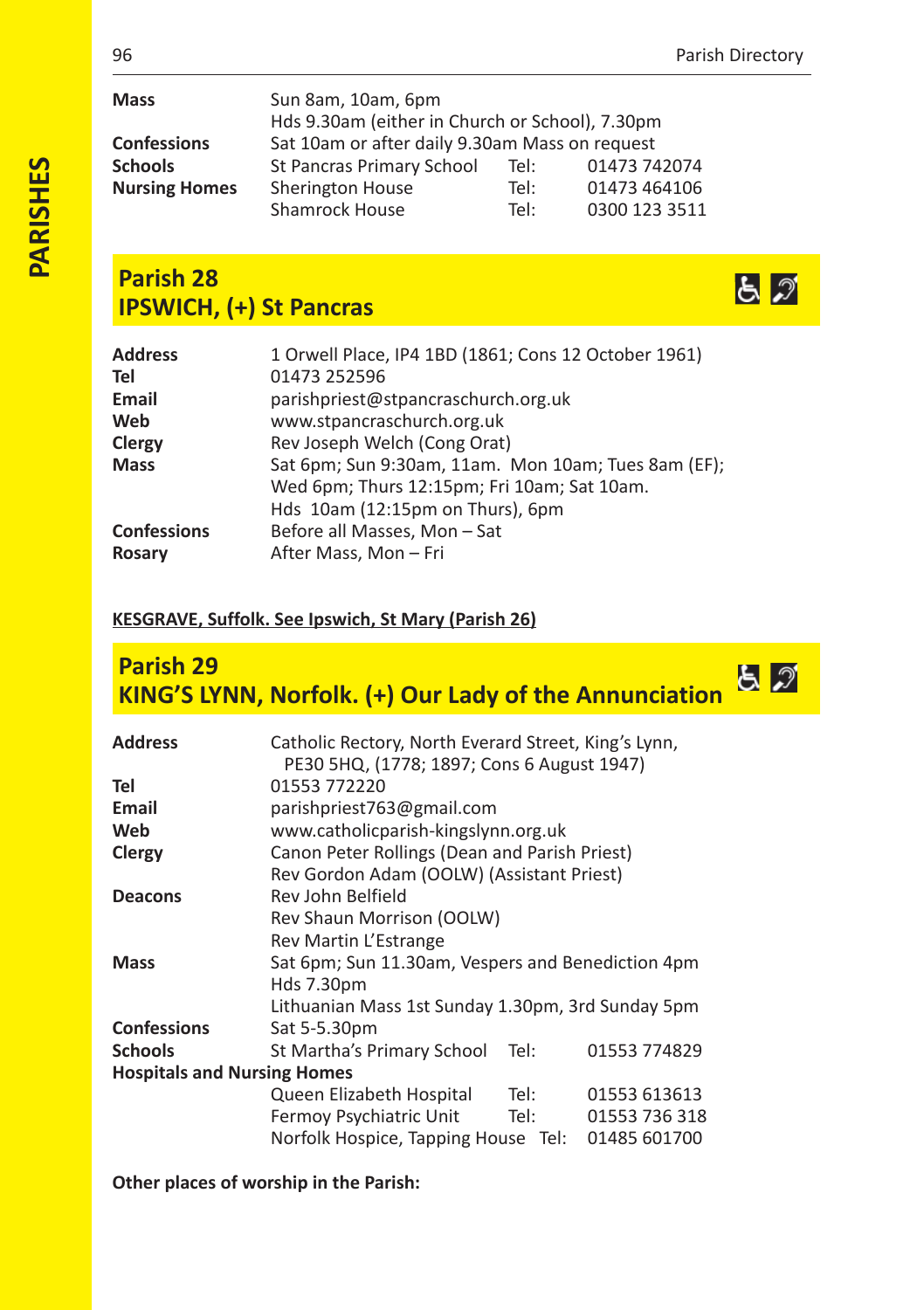| GAYWOOD, King's Lynn, Holy Family,    |                                                                                                                              |
|---------------------------------------|------------------------------------------------------------------------------------------------------------------------------|
| <b>Address</b>                        | Field Lane, Gaywood. (Cons 22 April 1985)                                                                                    |
| <b>Mass</b>                           | Sun 9.30am, Hds 9.30am                                                                                                       |
|                                       | Syro Malabar Rite Mass - Sat 4.30pm                                                                                          |
| <b>Confessions</b>                    | After Sat 10am M                                                                                                             |
| <b>KING'S LYNN</b><br><b>Services</b> | Pontifical Shrine of Our Lady of Walsingham (1897)<br>Rosary on Fridays at 11.30am<br>Devotions on Sundays after Benediction |

## **SEE ALSO Hunstanton and Dersingham KIRTLING, Suffolk. See Newmarket (Parish 32)**

## **LAKENHEATH, Suffolk**

| <b>Address</b> | <b>USAF Base Chapel</b>                                    |
|----------------|------------------------------------------------------------|
| Tel            | 01638 523711                                               |
| Clergy         | Rev Arkadiusz Szyda (Base Chapel Bldg 990, RAF Lakenheath, |
|                | Brandon, Suffolk. IP27 9PN)                                |
| <b>Mass</b>    | Sun 11.15am                                                |
|                | Hds as announced                                           |
|                | Daily Mon - Thurs 11.30am                                  |

## **LAWSHALL (Coldham Cottage), Suffolk. See Bury St Edmunds (Parish 7)**

**LEISTON Suffolk. See Aldeburgh (Parish 2)**

## **LODDON, Norfolk. See Poringland (Parish 38)**

# **Parish 30 LOWESTOFT, Suffolk. (+) Our Lady Star of the Sea**

| <b>Address</b>       | Gordon Road, NR32 1NL (1880; 1902; Cons 22 October 1952) |      |              |  |  |  |
|----------------------|----------------------------------------------------------|------|--------------|--|--|--|
| Tel                  | 01502 572453                                             |      |              |  |  |  |
| Web                  | www.ourladylowestoft.com                                 |      |              |  |  |  |
| Clergy               | <b>Rev Paul Chanh</b>                                    |      |              |  |  |  |
| Deacon               | Rev Stephen Pomeroy                                      |      |              |  |  |  |
| <b>Mass</b>          | Sat 5pm; Sun 10.30am                                     |      |              |  |  |  |
|                      | Hds as announced                                         |      |              |  |  |  |
| <b>Confessions</b>   | Sat 4pm or on request                                    |      |              |  |  |  |
| <b>Port Chaplain</b> | <b>Rev Paul Chanh</b>                                    |      |              |  |  |  |
| <b>Schools</b>       | St Mary's Primary School                                 | Tel: | 01502 565384 |  |  |  |
|                      |                                                          |      |              |  |  |  |

### **Other places of worship in the Parish:**

| <b>PAKEFIELD, Lowestoft. St Nicholas,</b> |                               |  |  |
|-------------------------------------------|-------------------------------|--|--|
| <b>Address</b>                            | Morton Road, Pakefield (1996) |  |  |
| <b>Mass</b>                               | Sun M 9am. Thur 9.15am        |  |  |
|                                           | Hds as announced              |  |  |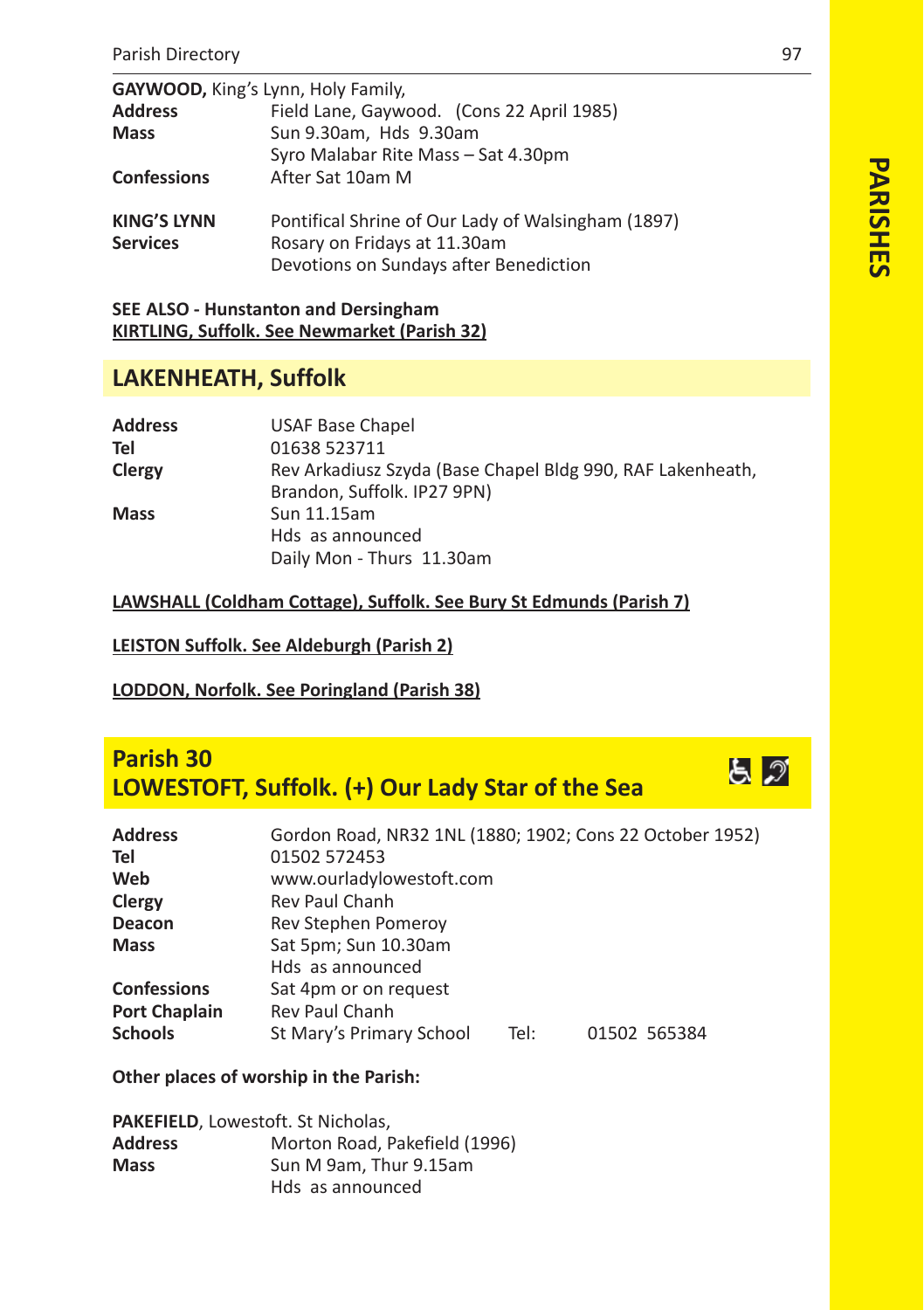とづ

と プ

# **Parish 31 MARCH, Cambs. (+) Our Lady of Good Counsel and St Peter**

| Address                 | 8 St John's Road, PE15 8RJ (1911; 1953)                        |                   |
|-------------------------|----------------------------------------------------------------|-------------------|
| Tel                     | 01354 650788                                                   |                   |
| Web                     | www.catholicchurchmarch.co.uk                                  |                   |
| Email                   | marchcatholicpriest@gmail.com                                  |                   |
| Clergy                  | Rev Nicholas Kearney                                           |                   |
| Mass                    | Sat 6pm, Sun 11am, Hds 10am                                    |                   |
| <b>Confessions</b>      | On request after every Mass. May have to wait a few minutes on |                   |
|                         | Sundays and other times by appointment.                        |                   |
| <b>Religious Houses</b> | Franciscan Missionaries of Mary Tel: 01354 652266              |                   |
|                         | Assisi Convent, 11, Princes Walk. PE15 8AH                     |                   |
| Schools                 | All Saints Inter-Church Academy Primary Tel: 01354 659000      |                   |
| Prison                  | <b>HMP Whitemoor</b>                                           | Tel: 01354 660653 |
| Chaplain:               | Rev Jacob Cheriyan Tel: 01354 602726.                          |                   |
|                         |                                                                |                   |

**Other places of worship in the Parish:**

|                | <b>CHATTERIS.</b> Cambs Cof E Church of St Peter and Paul. |
|----------------|------------------------------------------------------------|
| <b>Address</b> | High Street, Chatteris, PE16 6BA                           |
| <b>Mass</b>    | Sun 9am                                                    |

## **MARHAM Norfolk. St Margaret's Church**

| Address | RAF Station Church Centre, RAF Marham, King's Lynn, PE33 9NP |
|---------|--------------------------------------------------------------|
| Clergy  | No resident Chaplain                                         |
|         | For pastoral needs please contact Downham Market (Parish 14) |

**MILDENHALL Suffolk. See Brandon (Parish 4)**

# **MILDENHALL, Suffolk. Our Lady of Walsingham, 6**

| Address | <b>USAF Base Chapel</b>       |
|---------|-------------------------------|
| Tel     | 01638 542822                  |
| Fax     | 01638 545401                  |
| Clergy  | Rev Michael Tenorio           |
| Mass    | Sun 4.30pm, Tue - Fri 11.30am |
|         | Hds 11.30am, 5.30pm           |

**Confessions** Sun 3.45pm or by appointment

# **Parish 32 NEWMARKET, Suffolk. (+) Our Lady Immaculate and St Etheldreda**

| Address | 14 Exeter Road, CB8 8LT (1857; 1863; 1966: 2011) |
|---------|--------------------------------------------------|
| Tel     | 01638 662492 (Office) 666305 (Evenings)          |
| Email   | stetheldreda@btinternet.com                      |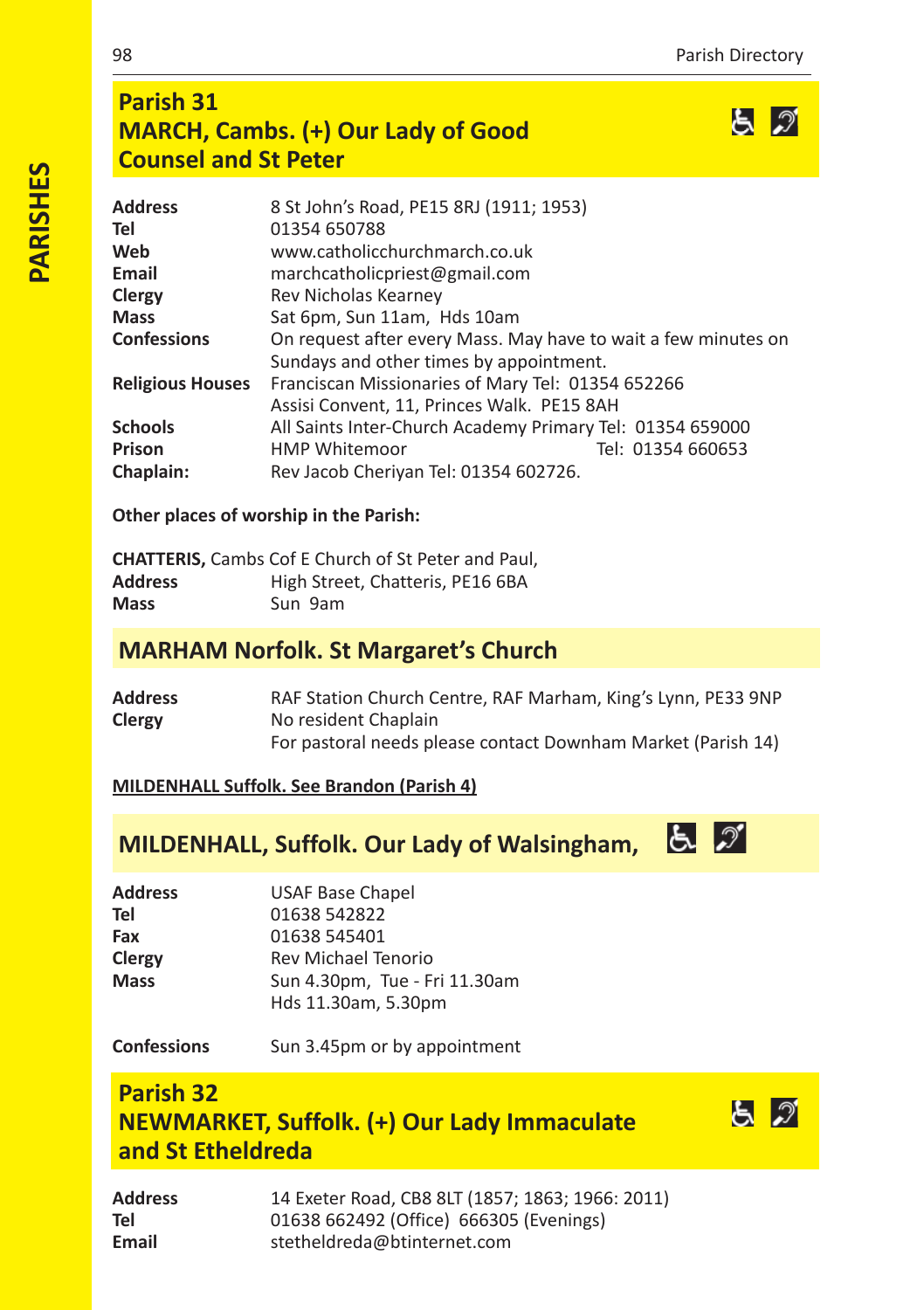| Web                                | www.olise.co.uk                   |      |              |
|------------------------------------|-----------------------------------|------|--------------|
| Clergy                             | Rev Leo Michael                   |      |              |
| <b>Deacons</b>                     | Rev John Morrill, Rev James Hurst |      |              |
| <b>Mass</b>                        | Sat 6pm; Sun 10.30am              |      |              |
|                                    | Hds 9.30am, 7.30pm                |      |              |
| <b>Confessions</b>                 | Sat after 10am M and 5.30-5.50pm  |      |              |
| <b>Schools</b>                     | St Louis Academy (Primary)        | Tel: | 01638 662719 |
| <b>Hospitals and Nursing Homes</b> |                                   |      |              |
|                                    | Newmarket Hospital                | Tel: | 03330 433966 |
|                                    | Kingfisher House                  | Tel: | 01638 445300 |
|                                    | <b>Exning Court</b>               | Tel: | 01638 578020 |
|                                    | Gracewell of Kentford             | Tel: | 01638 599998 |

## **Other places of worship in the Parish:**

| KIRTLING, Suffolk. (+) Our Lady Immaculate and St Philip Neri, |                                      |  |
|----------------------------------------------------------------|--------------------------------------|--|
| <b>Address</b>                                                 | Newmarket Road, CB8 9PA (1872; 1877) |  |
| <b>Mass</b>                                                    | Sun 9am. Hds: 12noon                 |  |
| <b>Confessions</b>                                             | On request                           |  |

# **Parish 33 NORTH WALSHAM, Norfolk. (+) The Sacred Heart**

| 01692 403258                    |      |                                                                                                            |
|---------------------------------|------|------------------------------------------------------------------------------------------------------------|
| sib58383@gmail.com              |      |                                                                                                            |
| www.sacredheartnorthwalsham.com |      |                                                                                                            |
|                                 |      |                                                                                                            |
| Sun 11am                        |      |                                                                                                            |
| Hds 10.30am                     |      |                                                                                                            |
| Sat 12-12.30pm                  |      |                                                                                                            |
| North Walsham Hospital          | Tel: | 01692 408000                                                                                               |
| <b>HMP Bure, Scottow</b>        | Tel: | 01603 326 000                                                                                              |
|                                 |      | Kings Arms Street, NR28 9JL (1925; 1935; 1990)<br>Rev James Walsh, 4 Norwich Road, North Walsham, NR28 9JP |

**Other places of worship in the Parish:**

|                                 | AYLSHAM, Norfolk. (+) St John of the Cross, |
|---------------------------------|---------------------------------------------|
| <b>Address</b>                  | White Hart Street, NR11 6HG. (1899; 1961)   |
| <b>Mass</b>                     | Sun 9am                                     |
|                                 | Hds 9am                                     |
| HOVETON, Norfolk. (+) St Helen, |                                             |
| <b>Address</b>                  | Honing Road West, NR12 8QJ. (1959)          |
| <b>Mass</b>                     | Sat 5.30pm                                  |
|                                 | Hds 6pm                                     |
|                                 |                                             |

#### **NORWICH, St John's Cathedral See Cathedral (Parish 1)**

PARISHES **PARISHES**



 $\mathscr{D}$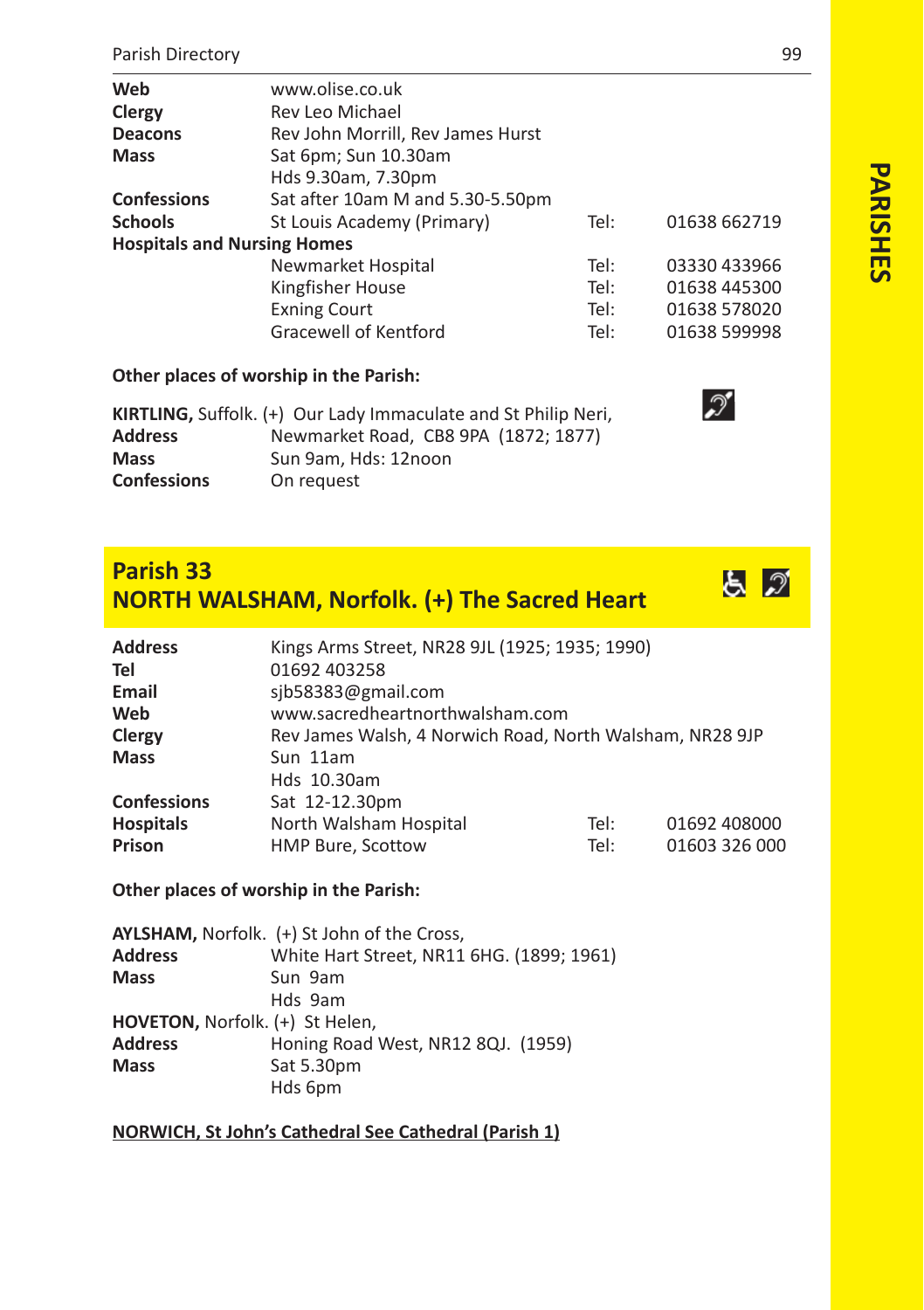と グ

 $52$ 

# **Parish 34 NORWICH, (+) St George**

| <b>Address</b>                     | 223 Sprowston Road, NR3 4HZ. (1869; 1964; Cons 24 May 1966) |      |              |  |
|------------------------------------|-------------------------------------------------------------|------|--------------|--|
| Tel                                | 01603 426971                                                |      |              |  |
| Email                              | office.saintgeorge@gmail.com                                |      |              |  |
| Web                                | www.stgeorgenorwich.com                                     |      |              |  |
| Clergy                             | Rev Dr Sean Connolly                                        |      |              |  |
| <b>Deacons</b>                     | Rev Ian Hatfield, Rev Nicholas Greef                        |      |              |  |
| <b>Mass</b>                        | Sun M10.30am                                                |      |              |  |
|                                    | Hds 12noon and 7.30pm                                       |      |              |  |
| <b>Confessions</b>                 | Sat 10.30-11am and by appointment                           |      |              |  |
| <b>Religious</b>                   | Sr Mary Richard Prendergast, CJ,                            |      |              |  |
|                                    | Flat 3, Prior Court, The Great Hospital, Bishopgate,        |      |              |  |
|                                    | Norwich NR1 4EJ                                             |      |              |  |
| <b>Hospitals and Nursing Homes</b> |                                                             |      |              |  |
|                                    | <b>Hellesdon Hospital</b>                                   | Tel: | 01603 421421 |  |

## **Other places of worship in the Parish:**

|                | HELLESDON, Norwich. (+) St Boniface,                    |
|----------------|---------------------------------------------------------|
| <b>Address</b> | Brabazon Road, Hellesdon. (1950; 2001)                  |
| <b>Mass</b>    | Sun 8am                                                 |
|                | Hds Check with St George's - above                      |
|                | THORPE ST ANDREW, Norwich. (+) Our Lady, Mother of God, |
| <b>Address</b> | St William's Way, Thorpe St Andrew                      |
| <b>Mass</b>    | Sun Sat 5.30pm                                          |
|                | Hds Check with St George's - above                      |

## **NORWICH, University of East Anglia Chaplaincy**

| <b>Address</b> | The Catholic Chaplaincy, Multifaith Centre, University of<br>East Anglia, Norwich Research Park Plain, NR4 7TJ |
|----------------|----------------------------------------------------------------------------------------------------------------|
| Tel            | 01603 592168                                                                                                   |
| Email          | andrew.eburne@uea.ac.uk                                                                                        |
| Web            | www.ueacathchap.org.uk                                                                                         |
| Chaplain       | <b>Rev Andrew Eburne</b>                                                                                       |
|                | <b>Assistant Chaplain</b> Sr Theresa Weight COLW                                                               |
| <b>Mass</b>    | Sun 6pm (term time only)                                                                                       |

## **OXBURGH, Norfolk. See Swaffham (Parish 46)**

## **PAKEFIELD, Suffolk. See Lowestoft (Parish 30)**

## **PAPWORTH, Cambs. See Huntingdon (Parish 23)**

## **Parish 35 PETERBOROUGH, (+) St Peter and All Souls**

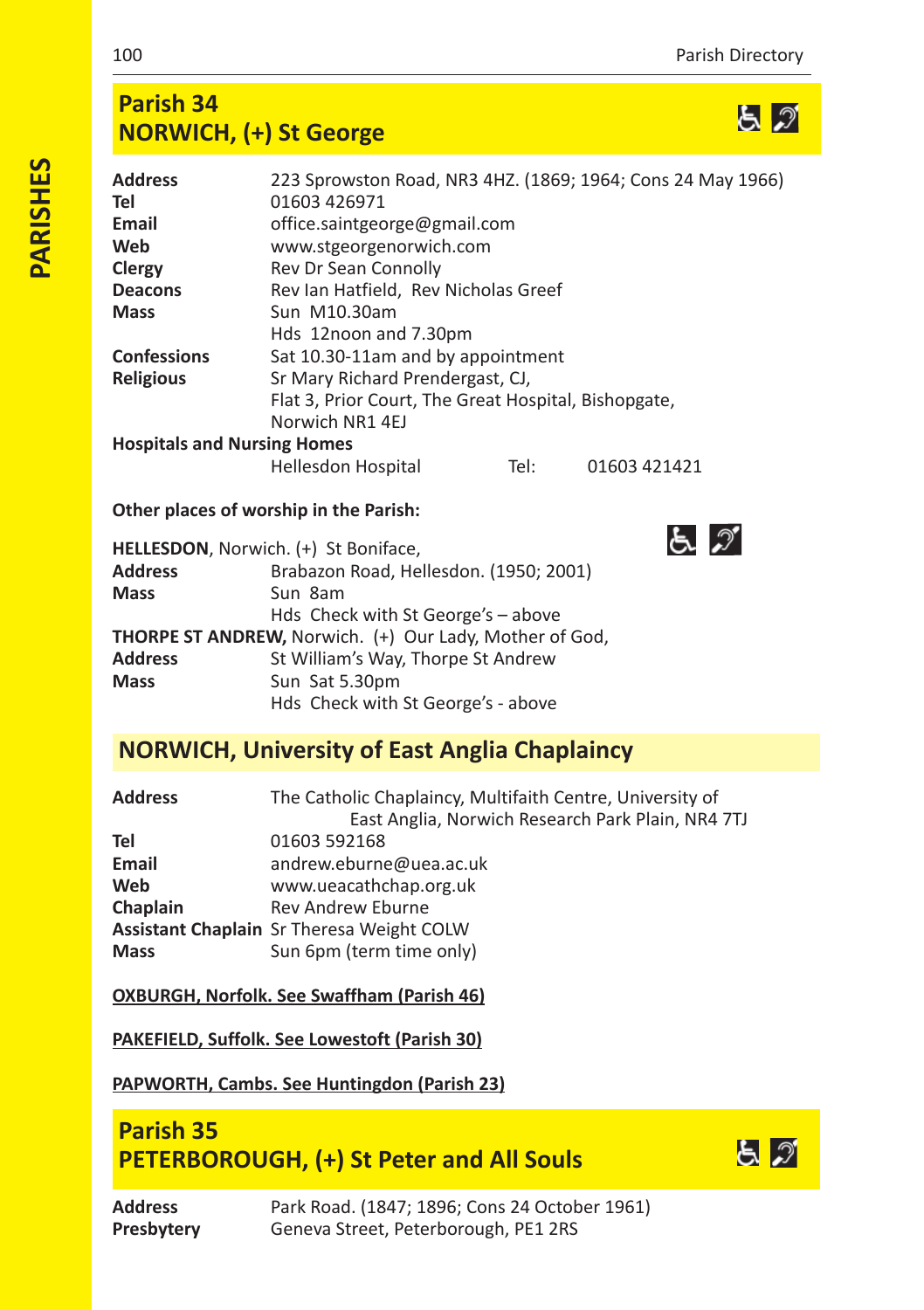| Tel                                | 01733 562528                                                      |      |              |
|------------------------------------|-------------------------------------------------------------------|------|--------------|
| Email                              | parishoffice@stpeterandallsouls.org.uk                            |      |              |
| Web                                | www.stpeterandallsouls.org.uk                                     |      |              |
| Clergy                             | Rev Adam Sowa MS (Parish Priest),                                 |      |              |
|                                    | <b>Rev Waldemar Smialek MS</b>                                    |      |              |
|                                    | Rev Karol Porczak MS                                              |      |              |
| Deacons                            | Rev Claudio Chiappinelli                                          |      |              |
|                                    | Rev John Bedford                                                  |      |              |
| <b>Mass</b>                        | Sat 6pm; Sun 8.30am, 9:30am, 10.45am, 12.30pm (Portuguese),       |      |              |
|                                    | 6pm. At OLOL Sun 9.15am                                           |      |              |
|                                    | Hds 9.30am, 12.30pm, 7.30pm and OLOL at 6pm                       |      |              |
|                                    | Syro Malabar Rite Mass every Sunday at OLOL at 3.30pm             |      |              |
|                                    | Mass in Lithuanian 1st Sunday of the month at 3.30pm at All Souls |      |              |
|                                    | and 3rd Saturday of the month at 7.15pm                           |      |              |
| <b>Confessions</b>                 | Sat 10-11am, 5-6pm and by appointment;                            |      |              |
|                                    | at OLOL 1st Sunday of the month at 8.45am                         |      |              |
| <b>Religious Houses</b>            | Working Sisters of the Holy House of Nazareth, 275 Gladstone      |      |              |
|                                    | Street, PE1 2BX                                                   |      |              |
|                                    | Tel:<br>01733 561314                                              |      |              |
| <b>Schools</b>                     | St Thomas More Primary School                                     | Tel: | 01733 566005 |
|                                    | St John Fisher High School                                        | Tel: | 01733 343646 |
| <b>Hospitals and Nursing Homes</b> |                                                                   |      |              |
|                                    | Peterborough City Hospital                                        | Tel: | 01733 678000 |
|                                    | <b>Thorpe Hall Hospice</b>                                        | Tel: | 01733 225900 |
| Prison                             | HMP Peterborough                                                  | Tel: | 01733 217500 |
|                                    | Chaplain: Fr Paul Peter Alphonse                                  | Tel: | 01733 561314 |

## **Other places of worship in the Parish:**

|                    | DOGSTHORPE (+) Our Lady of Lourdes, Welland Road, Dogsthorpe, PE1 3SP (1965) |
|--------------------|------------------------------------------------------------------------------|
| Clergy             | Rev Marek Ogorzaly SChr                                                      |
|                    | Rev Grzegorz Suski SChr                                                      |
|                    | Syro Malabar Chaplain: Rev Jinu Thomas SM                                    |
| <b>Mass</b>        | Polish: Sat 7.15pm; Sun 8am, 10.45am, 12.30pm, 7.15pm. Tues to               |
|                    | Fri 7.15pm. In English: Sun 9.15am, Hds 6pm (from All Souls)                 |
|                    | Syro Malabar Rite Mass: Sun 3.30pm                                           |
| <b>Confessions</b> | Tues to Fri from 6.45pm, Sun during every Mass (Polish)                      |
|                    | 1st Sunday of the month at 8.45am (English)                                  |

# **Parish 36 PETERBOROUGH, (+) St Luke**



| <b>Address</b><br>Tel<br>Email | 26 Benyon Grove, Orton Malborne, PE2 5XS (Cons 20 Sept 1989)<br>01733 230464 (Presbytery)<br>office@saintlukesparish.org.uk |
|--------------------------------|-----------------------------------------------------------------------------------------------------------------------------|
|                                |                                                                                                                             |
| Web                            | www.saintlukesparish.org.uk                                                                                                 |
| Clergy                         | Rev Jeffrey Downie (Dean)                                                                                                   |
|                                | Rev Alfonso-Jude Belnas (Assistant Priest)                                                                                  |
| Deacon                         | Rev Prameel Joseph                                                                                                          |
| <b>Mass</b>                    | Sat 6pm, Sun 9am, 10.30am (also on live stream), 12 noon,                                                                   |
|                                | Mon to Fri 10am                                                                                                             |
|                                | Hds 10am, 6pm                                                                                                               |
|                                | Mass in Slovak each month; please check with parish                                                                         |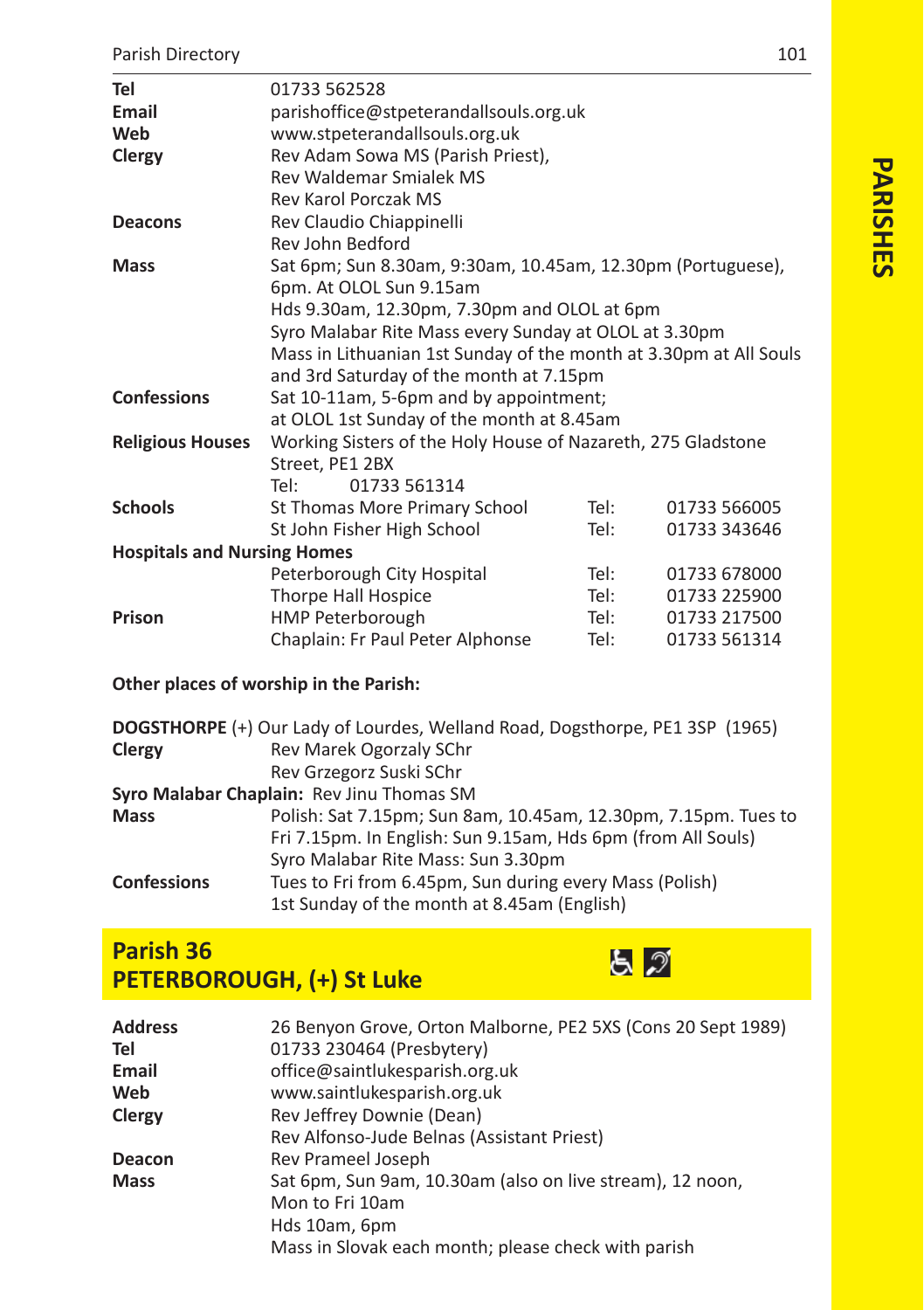とが

**Confessions** Sat 5pm or by appointment

## **Other places of worship in the Parish:**

**SAWTRY, Cambs. St Benedict's<br>
<b>Address** Community **Address** Community Methodist Church, Green End Road, Sawtry, PE28 5UX **Tel** 01733 230464<br> **Mass** See parish chu **Mass** See parish church

# **Parish 37 PETERBOROUGH, (+) Sacred Heart and St Oswald**

| <b>Address</b>                     | St Oswald's Church, 933 Lincoln Road, Walton, PE4 6AE (1959) |      |              |
|------------------------------------|--------------------------------------------------------------|------|--------------|
| Tel                                | 01733 853201 (Presbytery) 01733 321512 (Parish Office)       |      |              |
| Email                              | parish@sh-so.org                                             |      |              |
| Web                                | www.sh-so.org                                                |      |              |
| Clergy                             | Rev Arockiya (Seelan) Poobalan                               |      |              |
| Deacon                             | Rev Jacob Cheriyan                                           |      |              |
| <b>Mass</b>                        | Sat 6pm; Sun 10am, 12noon (Bretton); Hds 9.30am, 7pm         |      |              |
| <b>Confessions</b>                 | Sat $5$ pm $-5.30$ pm and by appointment                     |      |              |
| <b>Schools</b>                     | Sacred Heart Primary School                                  | Tel: | 01733 262449 |
| <b>Hospitals and Nursing Homes</b> |                                                              |      |              |
|                                    | Fitzwilliam Hospital                                         | Tel: | 01733 261717 |
|                                    | Ashlynn Grange                                               | Tel: | 01733 269200 |
|                                    | Werrington Lodge                                             | Tel: | 01733 324252 |
|                                    |                                                              |      |              |

## **Other places of worship in the Parish:**

|                | <b>BRETTON, Peterborough, Sacred Heart Primary School.</b> |
|----------------|------------------------------------------------------------|
| <b>Address</b> | Tollgate, Bretton, PE3 9XD                                 |
| <b>Mass</b>    | Sun 12noon                                                 |
|                | Hds No Mass. See parish church above                       |

# **PETERBOROUGH, Polish Mission**

| <b>Address</b>     | The Presbytery, 2 Cedar Grove, Peterborough, PE1 3SP           |
|--------------------|----------------------------------------------------------------|
| Tel                | 01733 552726                                                   |
| Clergy             | Rev Grzegorz Suski SChr                                        |
|                    | Rev Marek Ogorzaly SChr                                        |
|                    | Mass (all in Polish) See OLOL Dogsthorpe (Parish 34) for times |
|                    | also 8.30am Our Lady and St Charles, Wisbech (See Parish 49)   |
| <b>Confessions</b> | Before Mass and by appointment                                 |

# **PETERBOROUGH, St Olga's Ukranian Greek Catholic Church**

| <b>Address</b> | 67 New Road, Woodston, Peterborough, PE2 9HD   |
|----------------|------------------------------------------------|
|                | Ukranian Catholic Church of the Byzantine Rite |
| Tel            | 01733 561400                                   |
| <b>Mobile</b>  | 07517 117613                                   |
| Email          | rbadiak@aol.com                                |
| Clergy         | Rev Roman Badiak                               |

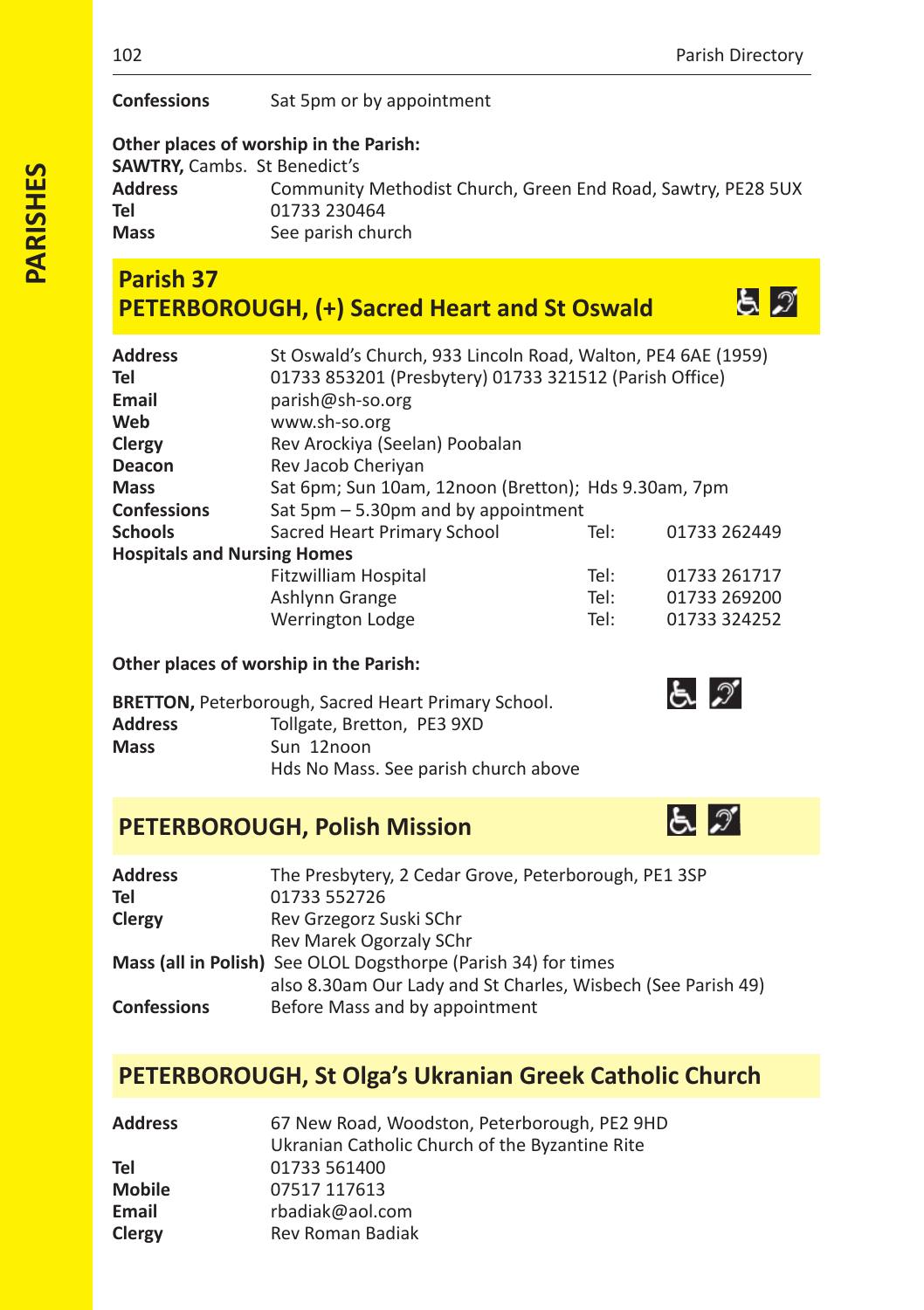## **Parish 38** 日の **PORINGLAND, Norfolk. (+) Our Lady of the Annunciation**

| <b>Address</b>     | The Presbytery, 17 Upgate, Poringland, NR14 7SH                 |
|--------------------|-----------------------------------------------------------------|
|                    | (1950; 1966; 1973; Cons 7 June 2003)                            |
| Tel                | 01508 494770                                                    |
| Email              | andrew.eburne@rcdea.org.uk                                      |
| Web                | www.ourladyporingland.wordpress.com                             |
| Clergy             | Rev Andrew Eburne (Priest in Charge / University Chaplain)      |
| <b>Mass</b>        | Sat 6pm (Loddon), Sun 9am                                       |
|                    | Hds 10am and 7pm                                                |
| <b>Confessions</b> | Sat 09.30-10am during Eucharistic Exposition and by appointment |

#### **Hospitals and Nursing Homes**

| Beauchamp House                        | Tel: | 01508 520755  |
|----------------------------------------|------|---------------|
| <b>Brooke House</b>                    | Tel: | 01603 859049  |
| Saxlingham Hall                        | Tel: | 01508 499225  |
| Cedar House                            | Tel: | 0808 223 5417 |
| Other places of worship in the Parish: |      |               |

|                | LODDON, Norfolk. St John's Methodist Church, |
|----------------|----------------------------------------------|
| <b>Address</b> | George Lane, Loddon                          |
| <b>Mass</b>    | Sat 6pm                                      |

#### **QUIDENHAM Norfolk. See Diss (Parish 14)**

## **RAMSEY Cambs. See Whittlesey (Parish 49)**

## **Parish 39 ST IVES, Cambs. (+) The Sacred Heart**

| <b>Address</b>     | 19 Needingworth Road, St Ives, Cambridgeshire, PE27 5JT |                         |
|--------------------|---------------------------------------------------------|-------------------------|
| Tel                | 01480 462192                                            |                         |
| Email              | office@sacredheart-stives.org.uk                        |                         |
| Web                | www.sacredheart-stives.org.uk                           |                         |
| Clergy             | Rev Thomas James Walton                                 |                         |
| <b>Mass</b>        | Sat 5pm; Sun 8am, 11am;                                 | Hds: Vigil 7.30pm, 10am |
| <b>Confessions</b> | Sat 4.15-4.45pm and at call                             |                         |

# **Parish 40 ST NEOTS, Cambs. (+) St Joseph**

| Address | The Catholic Presbytery, 39 East Street, St Neots, Cambridgeshire,<br>PE19 1JU (1918; 1931) |
|---------|---------------------------------------------------------------------------------------------|
| Tel     | 01480 474979                                                                                |
| Email   | frpmfoh@gmail.com                                                                           |
| Web     | www.saintjosephsparish.wordpress.com                                                        |
| Clergy  | Fr Pádraig Hawkins (Parish Priest)                                                          |
| Mass    | Sun 9am, 11am, 5.30pm                                                                       |
|         |                                                                                             |



日の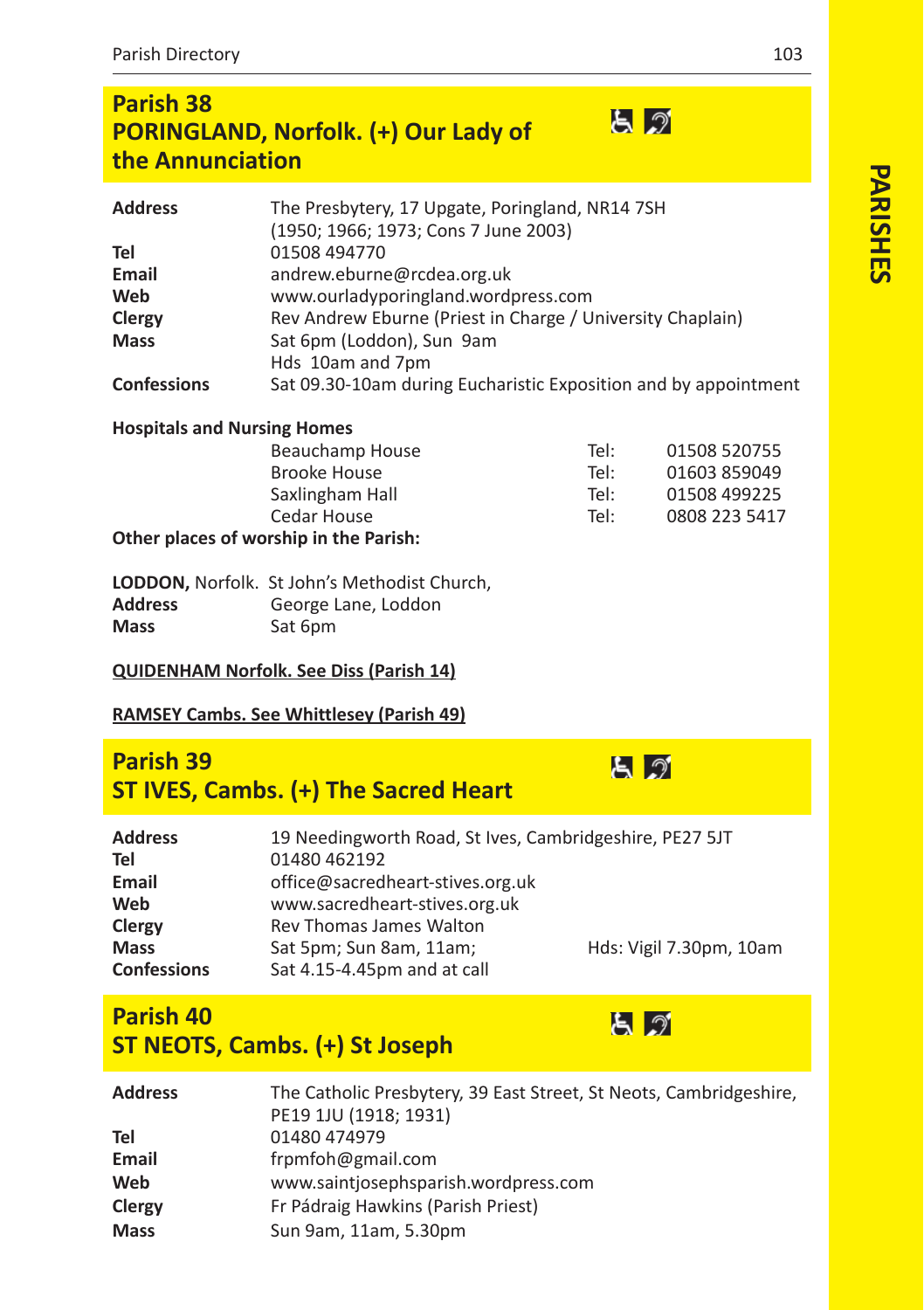とづ

とぶ

## **SAWTRY, Peterborough. See Peterborough, St Luke (Parish 36)**

# **Parish 41 SAWSTON & CAMBOURNE, Cambs (+) Our Lady of Lourdes and St John Fisher**

| <b>Address</b>     | 135 High Street, Sawston, CB22 3HJ (1958)        |
|--------------------|--------------------------------------------------|
| Tel                | 01223 832397                                     |
| Email              | john.minh@rcdea.org.uk                           |
| Web                | www.ololsawston.com                              |
| Clergy             | The Rev Canon John Minh (Parish Priest and Dean) |
| Mass               | Sun 8.45am; 11.15am; Hds 9.30am, 6pm             |
| <b>Confessions</b> | Saturday 10am or by appointment                  |
| <b>CAMBOURNE</b>   | St John Fisher Community Centre                  |
| Address            | Jeavons Lane, CB23 6AF                           |
|                    | Served from Sawston                              |
| Web                | www.cambournerc.com                              |
| Clergy             | Canon John Minh                                  |
| Mass               | Sat 5pm                                          |
|                    | Hds 7.30pm                                       |

# **Parish 42 SHERINGHAM, Norfolk. (+) Our Lady & St Joseph**

| <b>Address</b>                         | (Parish of Our Lady and St Joseph, Sheringham and Cromer),<br>Cromer Road, NR26 8RT. (1908; Cons 2 August 1936) |      |                   |
|----------------------------------------|-----------------------------------------------------------------------------------------------------------------|------|-------------------|
| Tel                                    | 01263 822036                                                                                                    |      |                   |
| Email                                  | ourladyandstjoseph@btinternet.com                                                                               |      |                   |
| Web                                    | www.ourladyandstjoseph.info                                                                                     |      |                   |
| Clergy                                 | Rev James Fyfe                                                                                                  |      |                   |
| <b>Mass</b>                            | Sun 11am; Hds 10.30am, 7pm                                                                                      |      |                   |
| <b>Confessions</b>                     | Sat after 9am Mass and by appointment                                                                           |      |                   |
| <b>Hospitals and Nursing Homes</b>     |                                                                                                                 |      |                   |
|                                        | <b>Kelling Hospital</b>                                                                                         |      | Tel: 01263 710575 |
| Other places of worship in the Parish: |                                                                                                                 |      |                   |
|                                        | <b>CROMER</b> (+) Our Lady of Refuge, Overstrand Road, NR27 OJH                                                 |      |                   |
| <b>Mass</b>                            | Sat 6pm Sun 9am; Hds 9am                                                                                        |      |                   |
| <b>Confessions</b>                     | Sat 5pm and by appointment                                                                                      |      |                   |
| <b>Hospitals and Nursing Homes</b>     |                                                                                                                 |      |                   |
|                                        | Cromer & District Hospital                                                                                      | Tel: | 01263 513571      |

| Cromer & District Hospital | Tel: | 01263 513571 |
|----------------------------|------|--------------|
| Benjamin Court Hospital    | Tel: | 01263 511856 |
| Halsey House               | Tel: | 01263 512178 |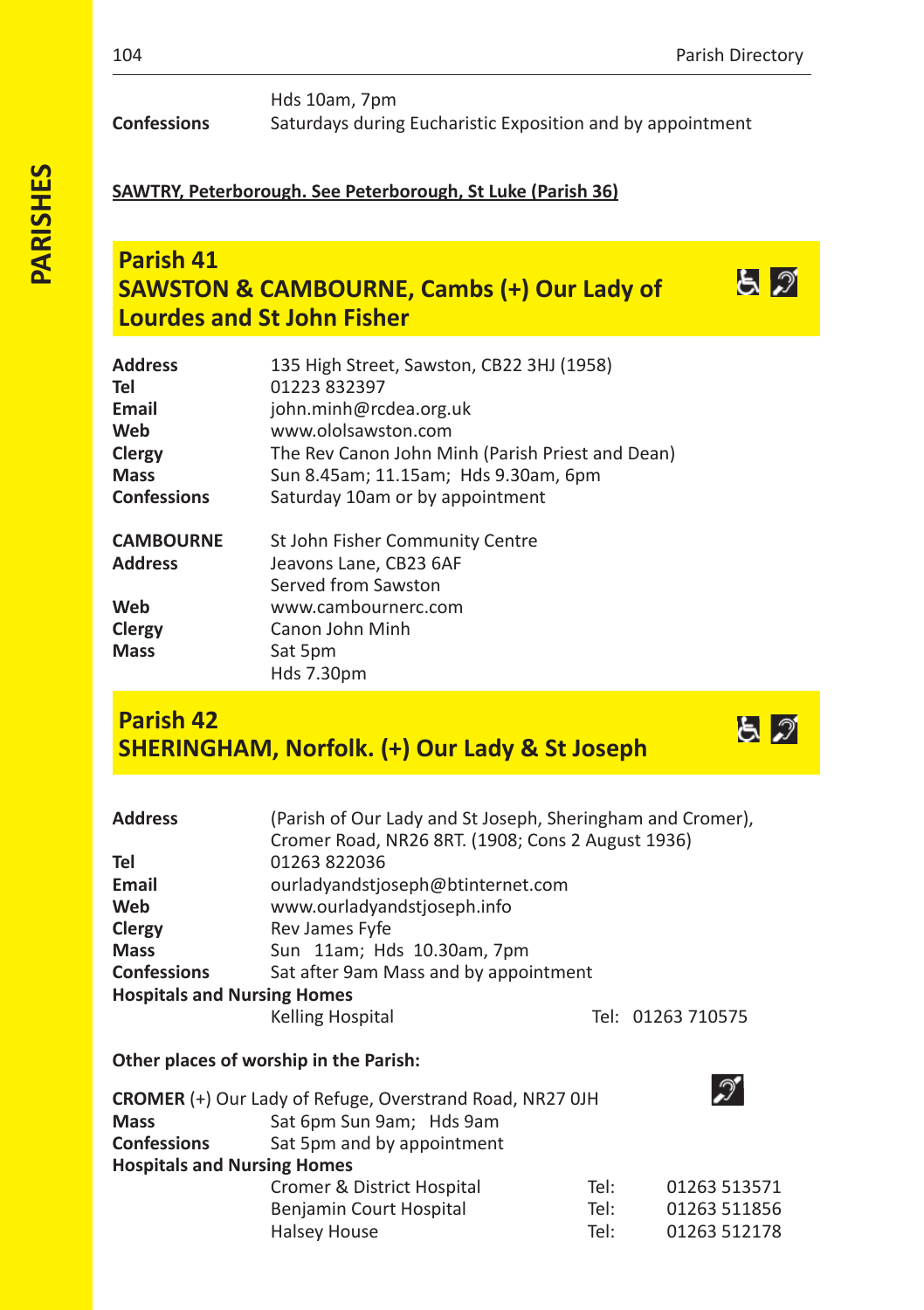#### **Parish 43**  $52$ **SOUTHWOLD, Suffolk. (+) The Sacred Heart**

| <b>Address</b>     | Wymering Road, IP18 6AH. (1897; 1916; Cons 7 June 1956) |  |
|--------------------|---------------------------------------------------------|--|
| Tel                | 01502 723207                                            |  |
| Clergy             | Rev Christopher Smith                                   |  |
| Web                | www.southwoldhalesworthrc.org.uk                        |  |
| <b>Mass</b>        | Sun 11am, Sat 6pm (Easter Day to end of Sept); Hds 10am |  |
| <b>Confessions</b> | Sat 10.30-11am                                          |  |

#### **Other places of worship in the Parish:**

**HALESWORTH**, Suffolk. St Edmund, King and Martyr, **Address** Church Farm Lane, IP19 8SY (1950; 1957) **Mass** Sun 9am; Hds 7pm

## **Parish 44 STOWMARKET, Suffolk. (+) Our Lady**

| <b>Address</b>     | Stricklands Road, IP14 1AW (1878; 1884) |
|--------------------|-----------------------------------------|
| Tel                | 01449 612946                            |
| Email              | pp@ourladystowmarket.org.uk             |
| Web                | www.ourladystowmarket.org.uk            |
| Clergy             | Rev Simon Leworthy                      |
| <b>Mass</b>        | Sun 8.30am, 10.15am                     |
|                    | Hds 10am, 7.30pm                        |
| <b>Confessions</b> | Sat 10-10.45am                          |

## **Other places of worship in the Parish:**

|                    | <b>WOOLPIT, Suffolk. St Mary's C of E Church,</b> |
|--------------------|---------------------------------------------------|
| Address            | The Street, Woolpit, IP30 9QG                     |
| <b>Mass</b>        | Sat 6pm                                           |
| <b>Confessions</b> | Sat 5.30pm                                        |

# **Parish 45 SUDBURY, Suffolk. (+) Our Lady and St John the Evangelist**

| <b>Address</b> | 20 The Croft, CO10 1HP (1876; 1893; Cons 9 December 1993) |
|----------------|-----------------------------------------------------------|
| Tel            | 01787 372703                                              |
| Email          | romancatholicchurch@btinternet.com                        |
| Web            | www.sudburywithhadleigh.com                               |
| Clergy         | <b>Rev Peter Brett</b>                                    |
| <b>Mass</b>    | Sat 5pm; Sun M 9.15am                                     |
|                | Hds Vigil Mass 7.30pm, 9.30am                             |
| <b>Schools</b> | St Joseph's Primary School<br>01787 373365<br>Tel:        |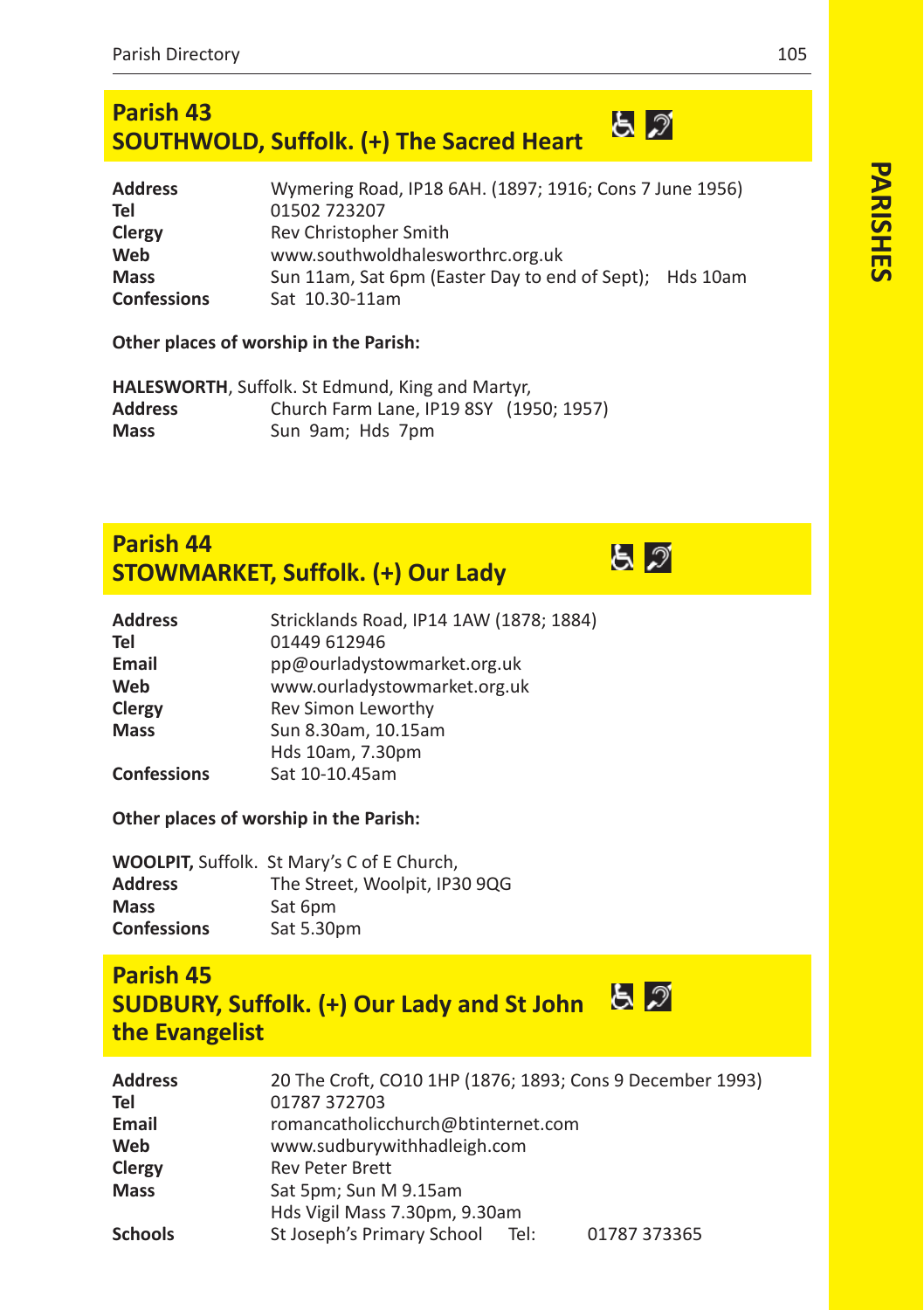## **Other places of worship in the Parish:**

| <b>HADLEIGH, Suffolk, St Joseph</b><br><b>Address</b><br><b>Mass</b> | Long Bessels, IP7 5DB<br>Sun 11.15am<br>Hds as announced           |
|----------------------------------------------------------------------|--------------------------------------------------------------------|
| <b>Confessions</b>                                                   | After Sun Mass                                                     |
|                                                                      | WITHERMARSH GREEN, Suffolk, 1962 Rite Community.                   |
| <b>Address</b>                                                       | Our Lady Immaculate and St Edmund, Withermarsh Green, CO6          |
|                                                                      | 4TA                                                                |
| Clergy                                                               | Rev Henry Whisenant                                                |
| Tel                                                                  | 07869 382973                                                       |
| Email                                                                | henry.whisenant@rcdea.org.uk                                       |
| <b>Mass</b>                                                          | Sun 9.15am, 11am; Mon 10am; Tues 8am; Wed 6pm; Thurs 8am;          |
|                                                                      | Fri 8am (except 1st Fri 6pm), Sat 10am. Hds 10am, 6pm              |
| <b>Confessions</b>                                                   | Sun 8.45am, 10.30am; Wed (and 1st Fri) 5.30pm; Sat 9.30am,<br>11am |
|                                                                      |                                                                    |

# **Parish 46 SWAFFHAM, Norfolk. (+) Our Lady of Pity**



| <b>Address</b>                         | 31 Station Street, PE37 7HP (1911; 1920; 1960)                 |     |              |              |
|----------------------------------------|----------------------------------------------------------------|-----|--------------|--------------|
| Tel                                    | 01760 721418                                                   |     |              |              |
| Email                                  | ourladyofpity@btinternet.com                                   |     |              |              |
| Web                                    | www.ourladyofpity.org                                          |     |              |              |
| Clergy                                 | Rev Canon Mark Hackeson                                        |     |              |              |
| <b>Deacon</b>                          | Rev Roger Sparks (rtd)                                         |     |              |              |
| <b>Mass</b>                            | Sun 8.30am, 10.30am (1st Sun is Children's Mass);              |     |              |              |
|                                        | Hds 9.30am; 6pm                                                |     |              |              |
| <b>Confessions</b>                     | Wed and Sat 10-10.30am during Eucharistic Exposition           |     |              |              |
|                                        | and on request                                                 |     |              |              |
| <b>Religious House</b>                 | Poor Clares: Swaffham, Assisi, 4 Lynn Road, Swaffham, PE37 7AZ |     |              |              |
|                                        | Sr Elaine Cope OSC Email: elfraosc@gmail.com                   |     |              |              |
|                                        |                                                                | Tel | 01760 722158 |              |
| <b>Schools</b>                         | Sacred Heart VA Primary and Nursery School                     |     |              |              |
|                                        | Tel: 01760 721330                                              |     |              |              |
| <b>Hospitals and Nursing Homes</b>     |                                                                |     |              |              |
|                                        | Swaffham Community Hospital                                    |     | Tel:         | 01760 726550 |
|                                        | <b>Holmwood House</b>                                          |     | Tel:         | 01760 724404 |
| Other places of worship in the Parish: |                                                                |     |              |              |
|                                        |                                                                |     |              |              |

# WATTON, Norfolk. in Methodist Church

| <b>WALTON.</b> NOTIOIK. IN METHODIST CHUICH. |
|----------------------------------------------|
| High Street, IP25 6AB                        |
| Sat 5pm; Hds as announced                    |
| On request or before M                       |
|                                              |

|                 | <b>OXBURGH, Norfolk.</b> (+) Immaculate Conception and St Margaret, |
|-----------------|---------------------------------------------------------------------|
| <b>Address</b>  | Oxburgh Hall. (1835)                                                |
| <b>Services</b> | 1st Sat of month, 12 noon                                           |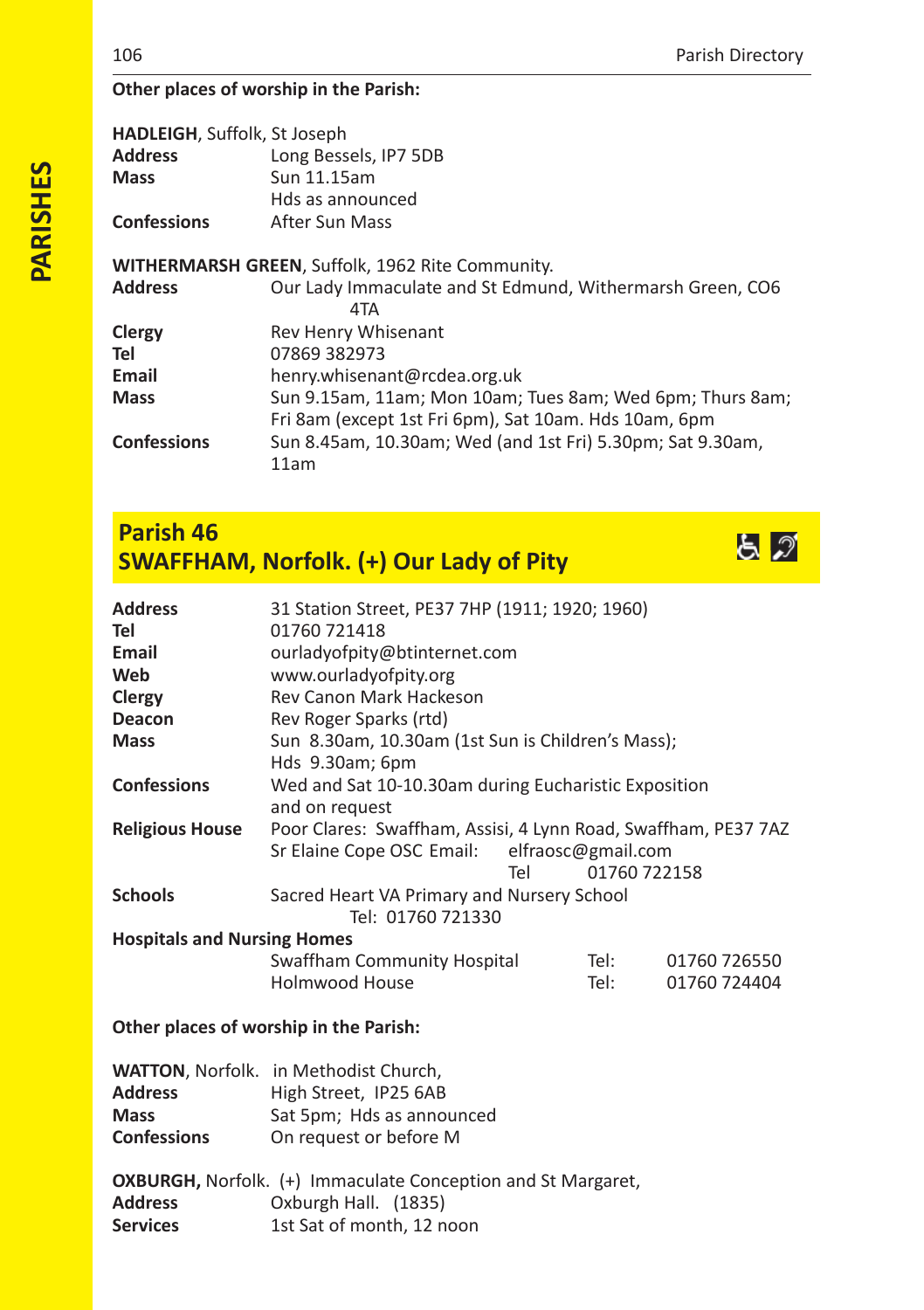# **Parish 47 THETFORD, Norfolk. (+) St Mary**

| <b>Address</b>                                                | 73 Newtown, IP24 3AU (1820; 1826)    |                   |
|---------------------------------------------------------------|--------------------------------------|-------------------|
| Tel                                                           | 01842 752266                         |                   |
| Email                                                         | rcthetford@gmail.com                 |                   |
| Web                                                           | www.stmarysthetford.org              |                   |
| Clergy                                                        | The Very Rev Mgr Canon Peter Leeming |                   |
| <b>Mass</b>                                                   | Sat 5.30pm, Sun 8am, 10am            |                   |
|                                                               | Hds 10am, 7.30pm                     |                   |
| <b>Confessions</b>                                            | Sat 5pm                              |                   |
| Hospitals and Nursing Homes Alexander Court Tel: 01842 753466 |                                      |                   |
|                                                               | <b>Ford Place</b>                    | Tel: 01842 755022 |
|                                                               | <b>Manor Court</b>                   | Tel: 01842 824415 |
|                                                               |                                      |                   |

#### **Other places of worship in the Parish:**

**LYNFORD**, Norfolk. (+) Our Lady of Consolation and St Stephen (1878; Cons 7 October No regular services.

#### **THORPE ST ANDREW, Norwich. See Norwich, St George. (Parish 34)**

#### **UNIVERSITY OF EAST ANGLIA Norwich. See Norwich above**

## **WALSINGHAM, Norfolk. (+) Catholic National Shrine and Basilica of Our Lady**



To book a pilgrimage, to have a Mass or prayers said for your intentions, to light a candle, to view the pilgrimage programme, for details of upcoming retreats and other events at the Shrine, to book accommodation (150 beds available), visit the Shrine's online shop, and for further details about the Museum of the Blessed Virgin Mary, please visit www.walsingham.org.uk.

とっ

とっ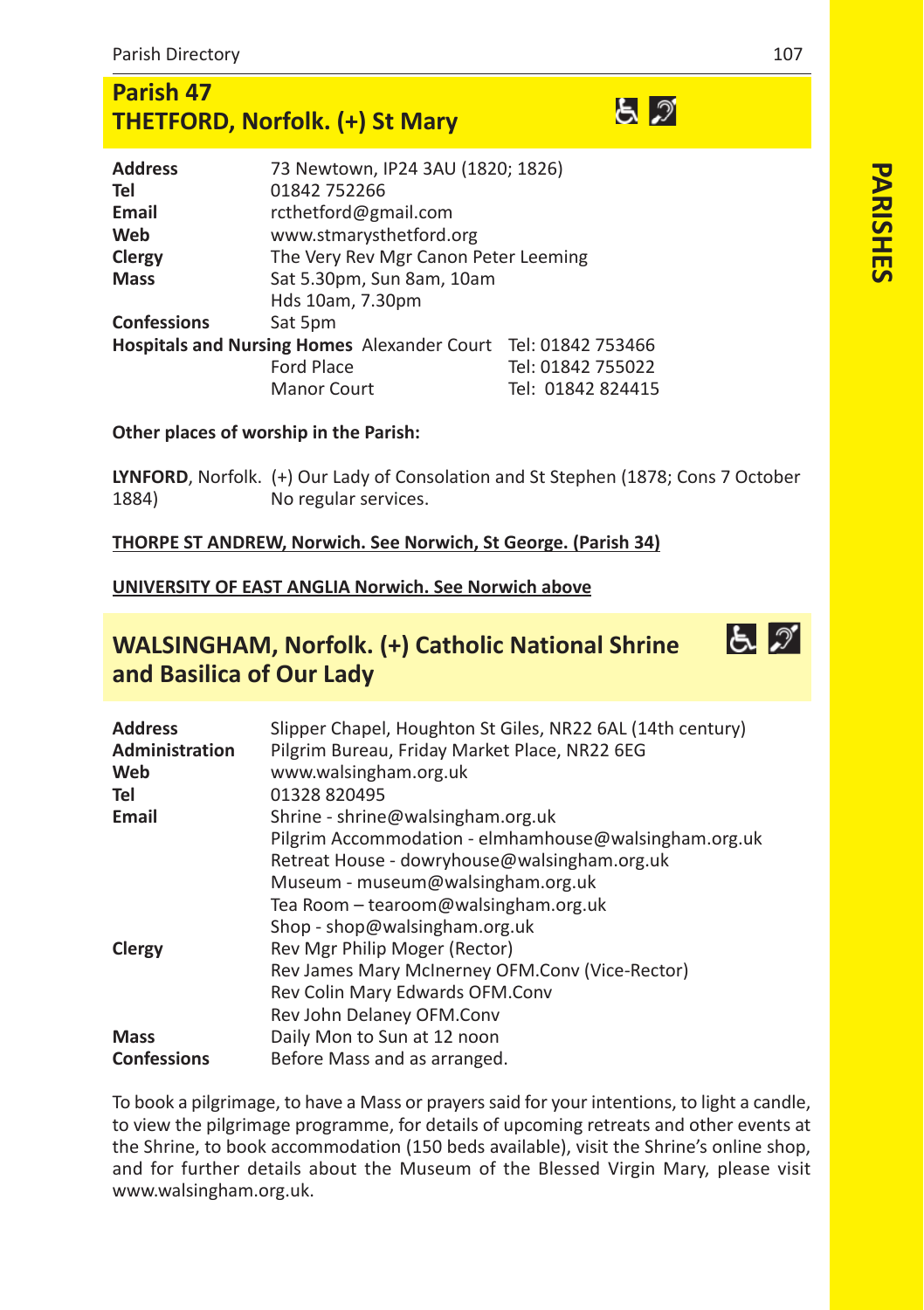#### **Parish 48** <u>ර් ව</u> **WALSINGHAM, Norfolk. (+) Church of the Annunciation**

| <b>Address</b>                          | Friday Market, Little Walsingham, NR22 6DB.<br>(1935; 1950; cons 25th March 2007)                                                                                                           |  |  |
|-----------------------------------------|---------------------------------------------------------------------------------------------------------------------------------------------------------------------------------------------|--|--|
| Tel                                     | 01328 713044                                                                                                                                                                                |  |  |
| Clergy                                  | Rev Keith Tulloch SM (Parish Priest)<br>Rev Thomas Goonan SM                                                                                                                                |  |  |
| <b>Deacon</b>                           | Rev Steven Leeder                                                                                                                                                                           |  |  |
| Web                                     | www.catholicparishofwalsingham.org                                                                                                                                                          |  |  |
| <b>Mass</b>                             | Sun 10.30am, Mon to Sat 9.30am; Hds 9.30am                                                                                                                                                  |  |  |
| <b>Confessions</b><br><b>Religious</b>  | Sat 10am                                                                                                                                                                                    |  |  |
| Marist Fathers:                         | Rev Keith Tulloch SM<br>Tel: 01328 711025<br>Mob: 07538 130655                                                                                                                              |  |  |
|                                         | Rev Thomas Goonan SM                                                                                                                                                                        |  |  |
|                                         | Stella Maris, The Buttlands, Wells-next-the-Sea, NR23 1EY                                                                                                                                   |  |  |
| Ordinariate:                            | <b>Br Robert Augustine</b>                                                                                                                                                                  |  |  |
| <b>Marist Sisters:</b>                  | Marist Convent, 57, High Street, Little Walsingham, NR22 6BZ<br>Tel:<br>01328 820246                                                                                                        |  |  |
|                                         | Little Sisters of Jesus: 8, Egmere Road, Little Walsingham, NR22 6BT<br>Tel:<br>01328 820422                                                                                                |  |  |
|                                         | Sisters of Our Lady of Reconciliation: St Bernard's Cottage, 37B High Street, Walsingham,<br>Norfolk, NR22 6BZ<br>Tel:<br>01328 820001                                                      |  |  |
|                                         | Community of Our Lady of Walsingham: Dowry House Retreat, 47-49 High Street,<br>Walsingham, NR22 6BZ<br>01328 801018<br>Tel:<br>Web: walsinghamcommunity.org                                |  |  |
|                                         | Canonesses of St Augustine: Sr Sandra Wellington CSA, 16 Bridewell Street, NR22 6BJ<br>Mater Ecclesiae Convent: Sr Clare Lennon (Congregational Leader), Cleaves Drive<br>Tel: 01328 822236 |  |  |
| <b>Hospitals</b>                        | <b>Wells Community Hospital</b><br>Tel:<br>01328 711996                                                                                                                                     |  |  |
|                                         | Other places of worship in the Parish:                                                                                                                                                      |  |  |
| <b>BLAKENEY, Norfolk. (+) St Peter,</b> |                                                                                                                                                                                             |  |  |
| <b>Address</b>                          | Back Lane, NR25 7NP (1962)                                                                                                                                                                  |  |  |
| <b>Mass</b>                             | Sun 11am, Wed 9.30am                                                                                                                                                                        |  |  |
| <b>Confessions</b>                      | Hds 9.30am<br>On request                                                                                                                                                                    |  |  |
|                                         | <b>BURNHAM MARKET, Norfolk. (+) St Henry Walpole, The Green, PE31 8HD (1959)</b>                                                                                                            |  |  |
| <b>Mass</b>                             | Sun 9.30am, Fri 9.30am<br>Hds 9.30am                                                                                                                                                        |  |  |
| <b>Confessions</b>                      | On request                                                                                                                                                                                  |  |  |
|                                         | <b>WELLS-NEXT-THE-SEA, Norfolk.</b> (+) Our Lady Star of the Sea (1928), The Buttlands,                                                                                                     |  |  |
|                                         | <b>NR23 1EY</b>                                                                                                                                                                             |  |  |
| <b>Mass</b>                             | Sat 6pm, Sun 9.15am; Hds 6pm                                                                                                                                                                |  |  |
| <b>Confessions</b>                      | On request                                                                                                                                                                                  |  |  |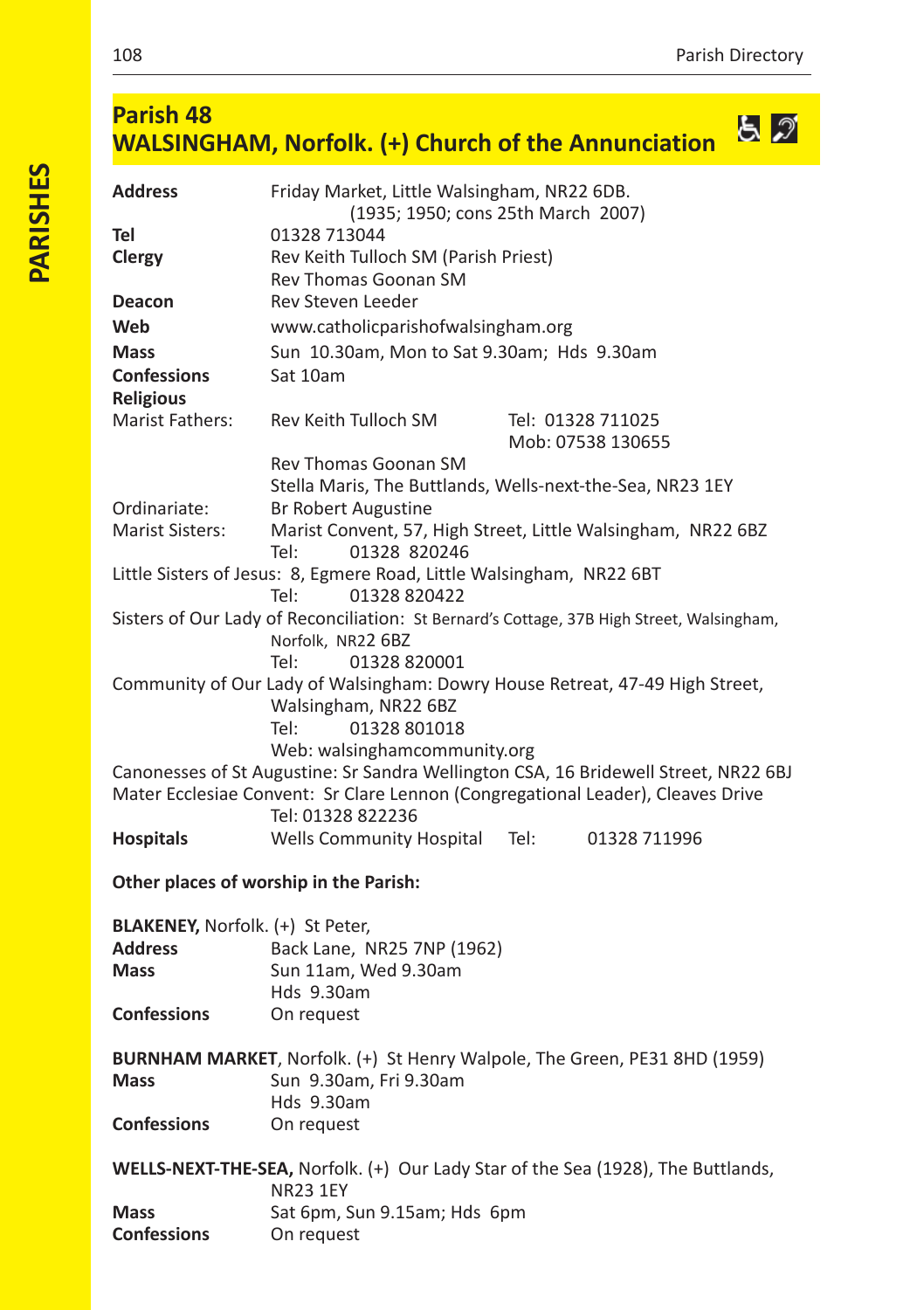## **WATTON, Norfolk. See Swaffham (Parish 46) WELLSNEXTTHESEA, Norfolk. See Walsingham (Parish 48)**

# **Parish 49 WHITTLESEY, Cambs. (+) St Jude the Apostle**

| <b>Address</b>                     | 3 Station Road, PE7 1SA (1963)                   |                                     |               |  |
|------------------------------------|--------------------------------------------------|-------------------------------------|---------------|--|
| Tel                                | 01733 203411                                     |                                     |               |  |
| Web                                |                                                  | www.sacredheartramsey.wordpress.com |               |  |
| Clergy                             | Rev Michael Vulliamy                             |                                     |               |  |
| <b>Mass</b>                        | Sun 11am; Hds 7pm                                |                                     |               |  |
| <b>Confessions</b>                 | After weekday M                                  |                                     |               |  |
| <b>Hospitals and Nursing Homes</b> |                                                  |                                     |               |  |
|                                    | Aliwal Manor Old People's Home                   | Tel:                                | 01733 203347  |  |
|                                    | The Elms Nursing Home                            | Tel:                                | 01733 202421  |  |
|                                    | St Mary's House                                  | Tel:                                | 01757 6222208 |  |
|                                    | The Gables                                       | Tel:                                | 01733 351252  |  |
|                                    | Other places of worship in the Parish:           |                                     |               |  |
|                                    | <b>RAMSEY, Cambs. (+) Sacred Heart of Jesus,</b> |                                     | ය             |  |
| <b>Address</b>                     | 37, Newtown Road, PE26 1EQ (1863)                |                                     |               |  |
| Tel                                | 01733 203411                                     |                                     |               |  |
| <b>Mass</b>                        | Sun 9am; Hds Vigil 7pm                           |                                     |               |  |
| <b>Confessions</b>                 | Sun 8.30am                                       |                                     |               |  |
| <b>Hospitals and Nursing Homes</b> |                                                  |                                     |               |  |
|                                    | Tel:<br>Manor House NH<br>01487 814333           |                                     |               |  |
|                                    | Red House NH<br>Tel:<br>01487 813936             |                                     |               |  |
|                                    | Florence House                                   | Tel:                                | 01487 812295  |  |

Cedar Court Tel: 0800 371860

 $57$ 

# **Parish 50 WISBECH, Cambs. (+) Our Lady and St Charles Borromeo**

| <b>Address</b>                     | 69 Queen's Road, PE13 2PH (1840; 1854; 1962)               |      |              |
|------------------------------------|------------------------------------------------------------|------|--------------|
| Tel                                | 01945 583466                                               |      |              |
| Email                              | secretary-catholic-wisbech@outlook.com                     |      |              |
| Web                                | www.catholic-wisbech.uk                                    |      |              |
| Clergy                             | Rev James Caulfield                                        |      |              |
| Deacon                             | Rev Michael Jordan Tel: 01945 580332                       |      |              |
| <b>Mass</b>                        | Sat 6pm; Sun 10.15am, Mass in Polish see website for times |      |              |
|                                    | Hds 10am, 7pm                                              |      |              |
| <b>Confessions</b>                 | Saturday 5.30pm and by request                             |      |              |
| <b>Hospitals and Nursing Homes</b> |                                                            |      |              |
|                                    | North Cambridgeshire Hospital                              | Tel: | 01945 488088 |
|                                    | Glennfield Care Home                                       | Tel: | 01945 581141 |
|                                    | Orchard House                                              | Tel: | 01945 466784 |
|                                    | Tel:<br>Dove Court                                         |      | 01945 474746 |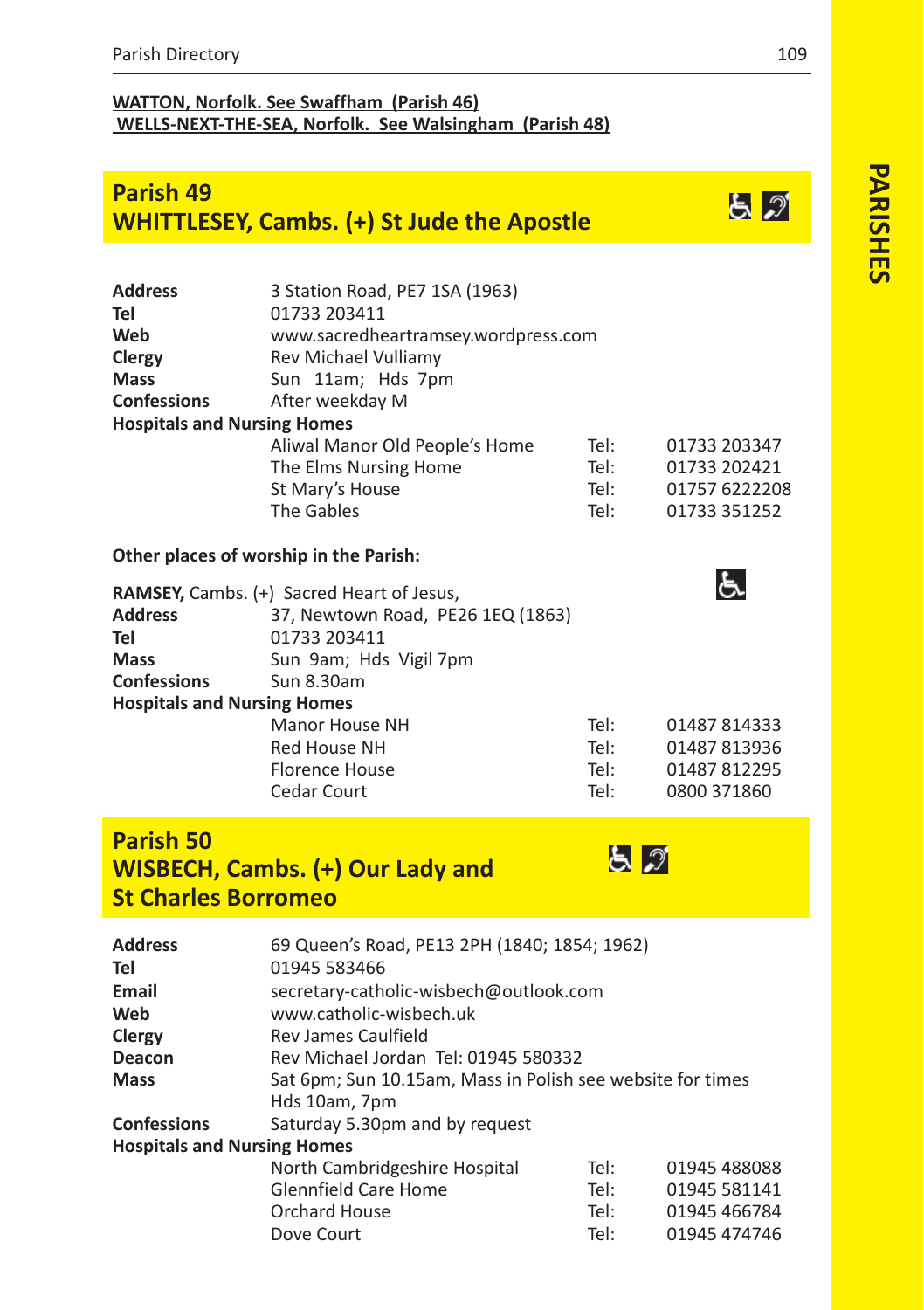とぶ

| Rose Lodge Care Home   | Tel: | 01945 588463 |
|------------------------|------|--------------|
| Lynncroft Nursing Home | Tel: | 01945 475229 |
| Somers Court           | Tel: | 01495 463533 |

# **Parish 51 WOODBRIDGE, Suffolk. (+) St Thomas of Canterbury**

| Address<br>Tel     | 13-15 St John's Street, IP12 1EB (1851; 1930; Cons June 14,1984)<br>01394 388828 (Presbytery)<br>01394 383551 (Parish Office) |      |               |
|--------------------|-------------------------------------------------------------------------------------------------------------------------------|------|---------------|
| Web                | www.wfrcp.org.uk                                                                                                              |      |               |
| Email              | woodbridge.office@rcdea.org.uk                                                                                                |      |               |
| Clergy             | Rev Edmund Eggleston, KGCO, MA, FBS                                                                                           |      |               |
| Deacon             | Rev Michael Vipond                                                                                                            | Tel: | 01728 724646  |
|                    | Email: avfram8@gmail.com                                                                                                      |      |               |
| Mass               | Sat 6pm; Sun 11am                                                                                                             |      |               |
|                    | Hds 9.30am                                                                                                                    |      |               |
| <b>Confessions</b> | $Sat 5.30 - 5.50 \text{pm}.$                                                                                                  |      |               |
|                    | Hospitals, nursing and residential homes                                                                                      |      |               |
|                    | <b>Allonsfield House</b>                                                                                                      | Tel: | 01728 885502  |
|                    | Foxearth Lodge                                                                                                                | Tel: | 01728 685599  |
|                    | Glebe House, Hollesley                                                                                                        | Tel: | 01394 410298  |
|                    | Grove Court                                                                                                                   | Tel: | 01394 446500  |
|                    | Haughgate House                                                                                                               | Tel: | 01394 386249  |
|                    | Highlands                                                                                                                     | Tel: | 01394 386204  |
|                    | Jubilee House, Seckford                                                                                                       | Tel: | 01394 382399  |
|                    | Mills Meadow                                                                                                                  | Tel: | 0333 321 1983 |
|                    | Rendlesham Care Home                                                                                                          | Tel: | 0808 223 5531 |
|                    | Woodbridge Lodge                                                                                                              | Tel: | 01394 648508  |
| <b>Prisons</b>     | <b>HMP Hollesley Bay</b>                                                                                                      | Tel: | 01394 412400  |
|                    | <b>HMP Warren Hill</b>                                                                                                        | Tel: | 01394 633400  |
|                    |                                                                                                                               |      |               |

#### **Other places of worship in the Parish:**

| <b>FRAMLINGHAM, Suffolk. Saint Clare,</b> |                                    |
|-------------------------------------------|------------------------------------|
| <b>Address</b>                            | Fore Street, IP13 9DY (1953; 2003) |
| <b>Mass</b>                               | Sun 9am                            |
|                                           | Hds 6.30pm                         |
| <b>Confessions</b>                        | On request                         |

**WOOLPIT, Suffolk. See Stowmarket (Parish 44)**

## **WROXHAM, Norfolk. See Hoveton at North Walsham (Parish 33)**

## **Parish 52 WYMONDHAM, Norfolk. (+) Our Lady and St Thomas of Canterbury**

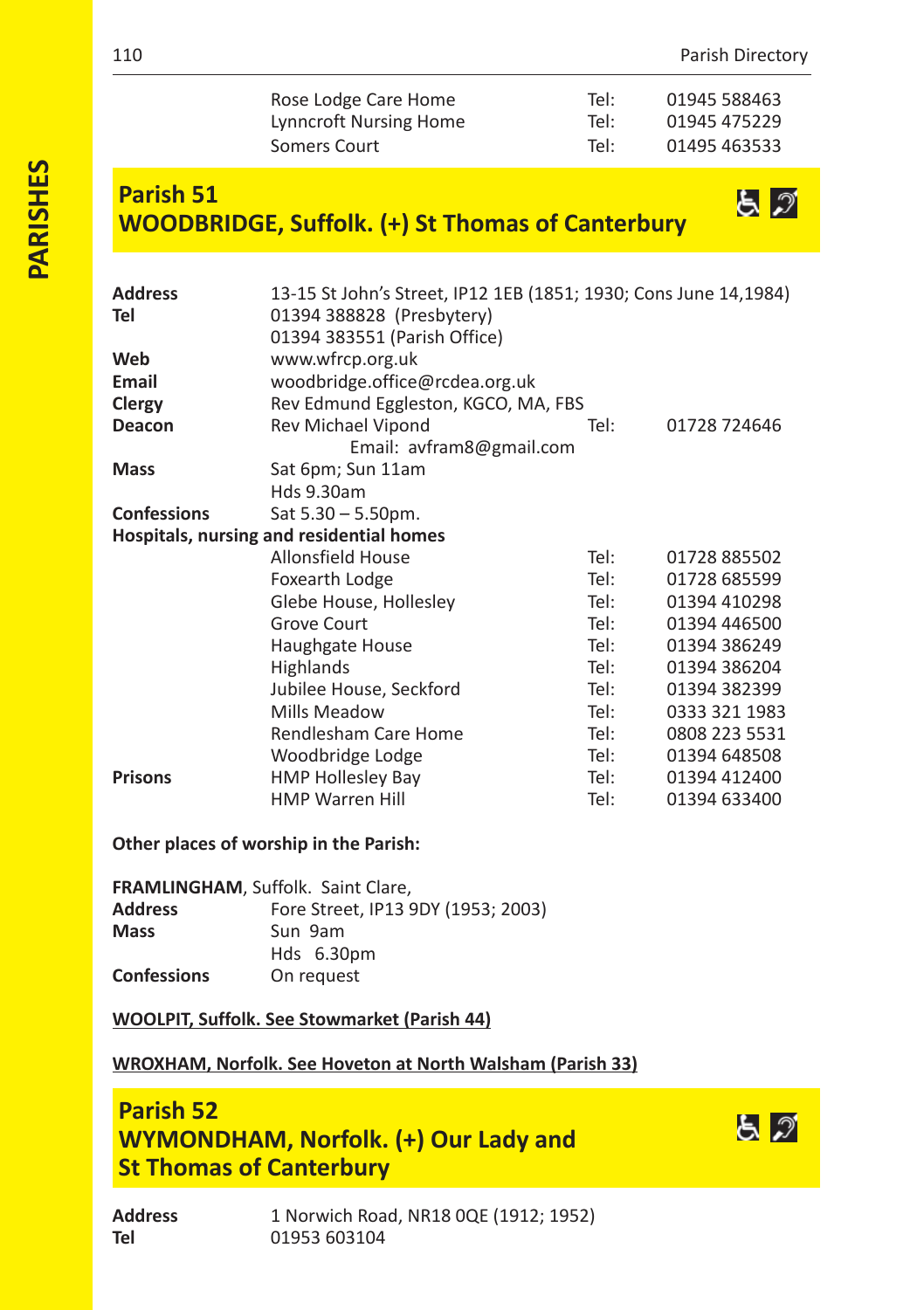| Email                                    | parishpriest@wymondhamrcchurch.org.uk                  |      |               |  |
|------------------------------------------|--------------------------------------------------------|------|---------------|--|
| Web                                      | www.wymondhamrcchurch.org.uk                           |      |               |  |
| Clergy                                   | Rev Canon Patrick Cleary (Dean)<br>Rev Denis Gallagher |      |               |  |
| <b>Mass</b>                              | Sat 6pm; Sun 8.30am, 10am<br>Hds 7pm                   |      |               |  |
| <b>Confessions</b>                       | On request after Mass or by appointment                |      |               |  |
| Hospitals, nursing and residential homes |                                                        |      |               |  |
|                                          | <b>Melton House</b>                                    | Tel: | 01953 606645  |  |
|                                          | Ogden Court Community Hospital                         | Tel: | 01953 605060  |  |
|                                          | Windmill House Care Home                               | Tel: | 01953 607651  |  |
|                                          | <b>Sutherlands Nursing Home</b>                        | Tel: | 01953 600900  |  |
|                                          | <b>Hethersett Hall</b>                                 | Tel: | 01603 810478  |  |
|                                          | Cheshire Home                                          | Tel: | 01508 570279  |  |
|                                          | Carlton House                                          | Tel: | 0117 321 5597 |  |
|                                          | Laurels Nursing Home                                   | Tel: | 01953 455427  |  |
|                                          | Brooklyn House Care Home                               | Tel: | 0808 223 5412 |  |
|                                          | St Edmund's Nursing Home                               | Tel: | 01953 452011  |  |

# East Anglia Diocesan Archives **Can we help you?**

The Catholic Church is bound by Canon Law to document, maintain, and organise its history, religious and cultural heritage. This is an important and urgent task to be undertaken in Diocese and Parishes alike.



Are you involved in maintaining and archiving material in your parish, or, would you like to be? If so, can we help you?

Diocesan Archivists, Michael and Gillian Hill, are based at St John's Cathedral in Norwich. Please contact us at: email: archive@rcdea.org.uk tel: 01603 728939 www: archive.rcdea.org.uk

**PARISHES**

**PARISHE®**